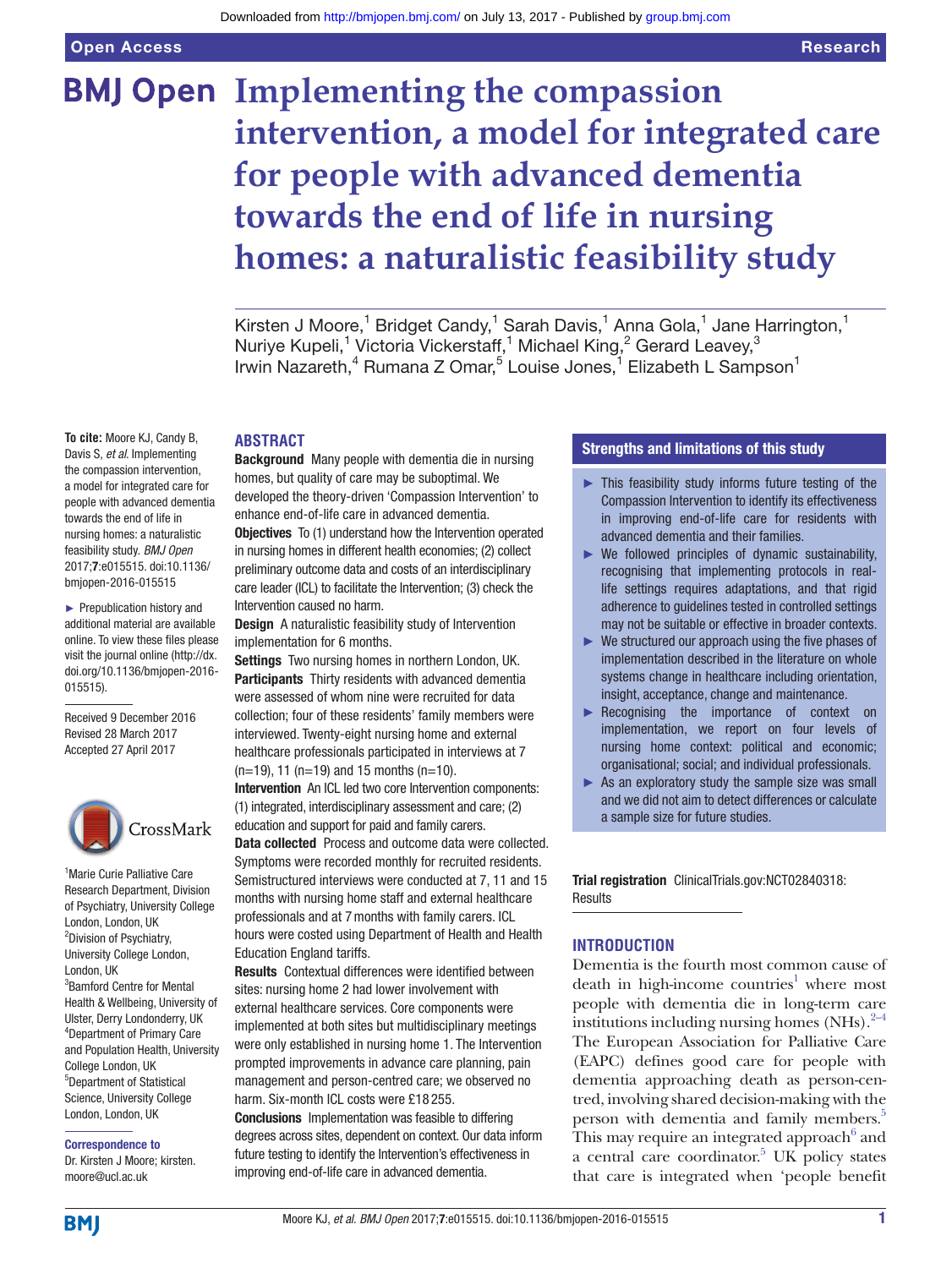from care that is person-centred and co-ordinated within healthcare settings, across mental and physical health and across health and social care. For care to be integrated, organisations and care professionals need to bring together all of the different elements of care that a person needs.'[7](#page-13-4)

Currently, barriers to integrated care remain.<sup>8</sup> Many NH residents experience burdensome interventions and distressing symptoms during the last months of life.<sup>[9](#page-13-6)</sup> Recent data show higher emergency admissions among older people residing in NHs, $^{10}$  indicating persistent gaps in healthcare planning.

Providing good end of life (EOL) dementia care is complex, prognosis is unpredictable $^{11}$  $^{11}$  $^{11}$  and managing symptoms is difficult when communication is compromised. The need for a complex intervention is reflected in the EAPC's 57 recommendations for optimal EOL dementia care.<sup>5</sup> However, interventional research on providing EOL care in dementia is scant<sup>12</sup> and lacks a theoretical basis.<sup>13</sup>

Establishing a complex intervention begins with development based on the available evidence and theories, testing its acceptability and feasibility in practice, evaluation via larger trials through to wider dissemination into practice.<sup>[14](#page-13-11)</sup> Practice change theories highlight the challenge of incorporating interventions into practice and the need to consider the effect of context at societal, organisational and individual levels.<sup>[15](#page-13-12)</sup>

Few other interventions have been specifically developed to improve EOL care in advanced dementia. In the USA, an interdisciplinary approach towards individualised care plans for residents with advanced dementia achieved this by creating new hospice units within the long-term care setting rather than attempting to change NH practice.<sup>16</sup> A protocol for an Australian trial describes a study to be conducted that aims to promote family case conferencing through training NH nurses to work as palliative care coordinators and involving family, NH staff and healthcare professionals in case conferences for residents with advanced dementia.<sup>[17](#page-13-14)</sup> In the UK, the Gold Standards Framework in Care Homes (GSFCH) and the ABC EOL Education Programme promote a palliative approach within care homes (including NHs), although not specifically for residents with dementia.<sup>18 19</sup> Further studies of the GSFCH have found that most care homes fail to pass the accreditation standard and that high facilitation with additional action learning sessions increased accreditation rates from 7% to  $83\%$ .<sup>18</sup> This suggests that education programmes alone are unlikely to change resistant norms and practices. $20$ 

#### **The Compassion Intervention**

Within a 3-year research programme funded by Marie Curie Care (National Institute for Health Research, Primary Care Research Network Refs. 126[21](#page-13-17); 12623),<sup>21</sup> we used the RAND/University of California, Los Angeles (UCLA) Appropriateness Method<sup>[22](#page-13-18)</sup> to achieve national consensus on the components of Compassion ('the Intervention'), a complex model of EOL care for people with advanced dementia. The development of the Intervention has been reported, $6$  is based on theories of multilevel and whole

systems change, $15\frac{23}{3}$  and is described in detail in a manual (available on the UCL Marie Curie Palliative Care Research Department website).

The Intervention is aimed at people aged 65 years and over who have advanced dementia using criteria based on an existing model of UK best practice: $24$  (1) memory problems indicating a diagnosis of dementia according to the fourth Diagnostic and Statistical Manual of Mental Disorders; (2) Functional Assessment Staging Scale grade 6a (difficulty putting on clothing) through to 7f (unable to hold head up);  $25$  (3) comorbidities or unmanaged symptoms such as agitation, recurrent infections, pain and pressure ulcers.

There are two core components: facilitation of an integrated, multidisciplinary approach to assessment, treatment and care; and education, training and support for formal and informal carers [\(table](#page-2-0) 1). The Intervention is coordinated by an interdisciplinary care leader (ICL) who scopes local practice and identifies key personnel to support EOL care. Scoping ensures the Intervention complements, rather than duplicates, existing local processes. The ICL establishes and coordinates key activities to address the two core components of the Intervention [\(table](#page-2-0) 1). Activities to facilitate component 1 include: (1) person-centred assessment of residents, focusing on their physical, psychological, emotional and social needs, (2) meetings of the core care team and the wider multidisciplinary care teams. Activities to facilitate component 2 include: (3) staff training sessions, education and support for NH staff and family carers. The ICL role requires a broad range of skills including clinical experience in care of frail older people and those with dementia, particularly towards EOL, ability to educate staff and talk empathically with family carers, and sensitivity to identify and minimise poor care practices. Skills may be drawn from the fields of nursing, social work or a profession allied to medicine.

The Intervention has similar components to existing EOL programmes in care homes such as education provision<sup>18 19</sup> and multidisciplinary input.<sup>17</sup> The key distinguishing feature of the Intervention is the role of the independent ICL who works solely with two NHs to provide mentoring, role modelling, advice and training and who can develop relationships with NH staff, external healthcare professionals, residents and family carers and develop an in-depth understanding of the organisational culture underpinning practice and impacting on practice change initiatives.

#### **Aim**

We aimed to (1) understand how the Intervention operated in two NHs in different health and social care settings; (2) collect preliminary outcome data and estimate the cost of employing an ICL to inform further evaluative studies; (3) check that the Intervention caused no physical or psychological harm to residents or their family carers.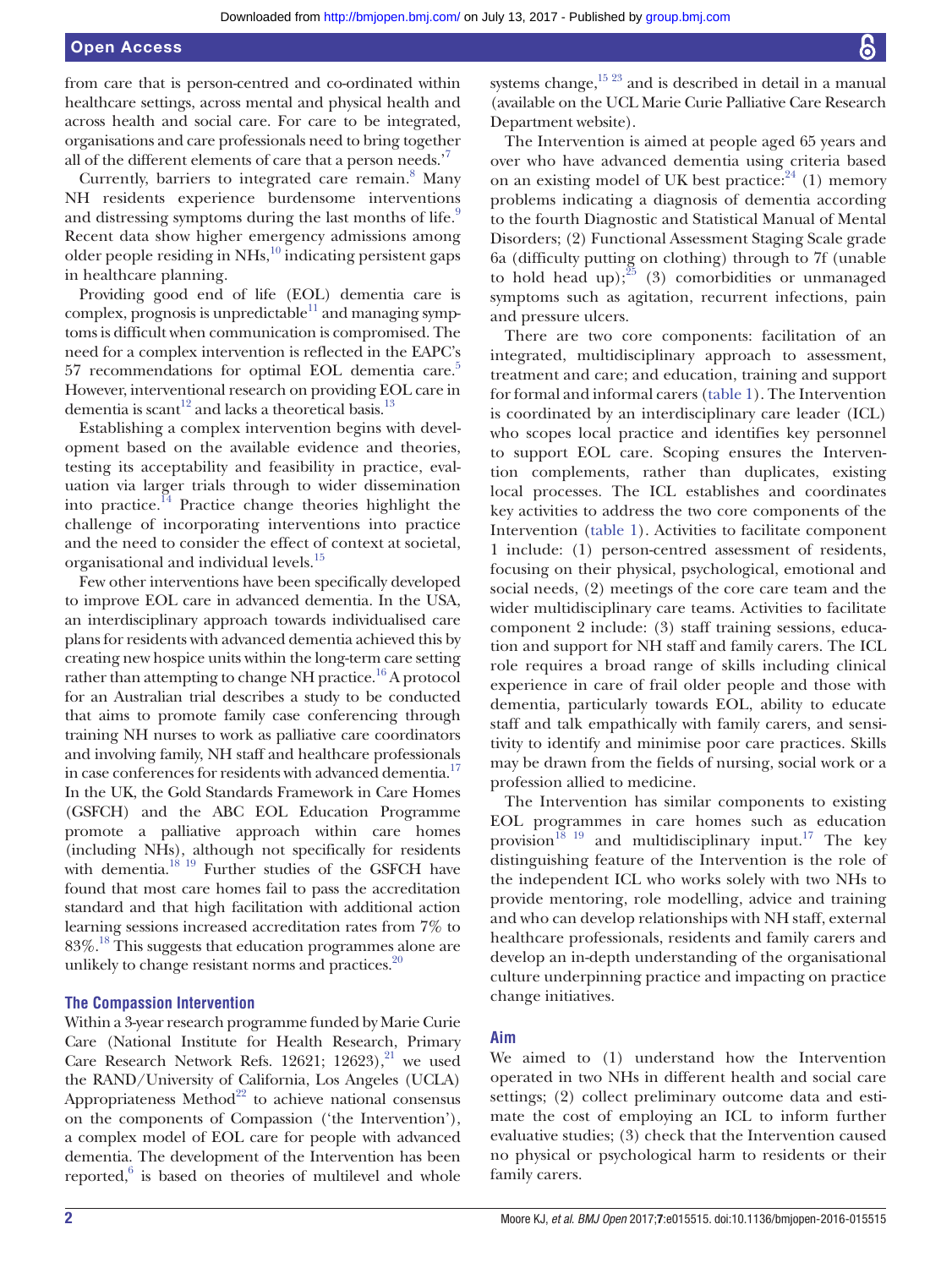<span id="page-2-0"></span>

| Table <sub>1</sub>                                                                                                                                              | Key activities of the Compassion Intervention                                                                                |                                                                                                                                                                                                                                                                                                                                                                                                                                                                                                           |                                                                                                                                                                                                                                                                                                                                                                                                                                                                                                                                                                                                                                                                                                                                                                                                                                                                                                                                                                                                                                                                                                                                                                                                                                                                                                             |
|-----------------------------------------------------------------------------------------------------------------------------------------------------------------|------------------------------------------------------------------------------------------------------------------------------|-----------------------------------------------------------------------------------------------------------------------------------------------------------------------------------------------------------------------------------------------------------------------------------------------------------------------------------------------------------------------------------------------------------------------------------------------------------------------------------------------------------|-------------------------------------------------------------------------------------------------------------------------------------------------------------------------------------------------------------------------------------------------------------------------------------------------------------------------------------------------------------------------------------------------------------------------------------------------------------------------------------------------------------------------------------------------------------------------------------------------------------------------------------------------------------------------------------------------------------------------------------------------------------------------------------------------------------------------------------------------------------------------------------------------------------------------------------------------------------------------------------------------------------------------------------------------------------------------------------------------------------------------------------------------------------------------------------------------------------------------------------------------------------------------------------------------------------|
| Component and<br>activity                                                                                                                                       | Purpose                                                                                                                      | Who is involved                                                                                                                                                                                                                                                                                                                                                                                                                                                                                           | Content                                                                                                                                                                                                                                                                                                                                                                                                                                                                                                                                                                                                                                                                                                                                                                                                                                                                                                                                                                                                                                                                                                                                                                                                                                                                                                     |
| assessment, treatment<br>and care: a) Individual<br>multidisciplinary<br>holistic resident<br>1: facilitation of<br>an integrated,<br>approach to<br>assessment | anticipated future needs and<br>To identify symptoms, areas<br>corresponding actions and<br>of current unmet need,<br>goals. | expectations regarding EOL care. The assessment<br>involves observations and if possible, discussions<br>The ICL assesses eligible residents in conjunction<br>whether the resident is showing signs of comfort,<br>with NH nurses and healthcare assistants. The<br>family about their perceived needs, issues and<br>focuses on observational measures to identify<br>process involves liaison with the resident and<br>with the resident. The assessment template<br>discomfort, distress and/or pain. | ·Presence of pain or discomfort (Pain Assessment in Advanced<br>·Dementia diagnosis and progression (Functional Assessment<br>they had capacity? Are family carer preferences documented?<br>. Mobility, falls risk, sitting balance and posture, contractures/<br>•EOL wishes (Did the resident document preferences when<br>· Eating and swallowing, oral care, weight loss, nutritional<br>·Summary of unmet needs and anticipated/ future needs<br>•Level of meaningful communication and understanding<br>·Other problems-chest infections, breathlessness, fits,<br>·Psychological well-being, mood, anxiety or depression<br>·Skin conditions, pressure sore risk (Waterlow Score)<br>Are resuscitation status and preferred place of death<br>.Needs or restrictions related to faith and/or culture<br>·Continence, constipation/bowel problems, UTIs<br>. Behavioural symptoms and sleep disturbance<br>(Cornell Scale for Depression in Dementia)<br>•Current medication (and recent changes)<br>Important goals for care and well-being<br>·Significant other medical conditions<br>·Recent change in condition<br>documented and reviewed?)<br>•Action plan and goals.<br>Assessment template:<br>·Life history, interests<br>Dementia Scale)<br>Staging Scale)<br>blackouts<br>status<br>tone |
| assessment, treatment<br>and care: b) Weekly<br>multidisciplinary<br>1: facilitation of<br>core meetings<br>an integrated<br>approach to                        | enact (including referrals),<br>To review, agree on and<br>resident assessments.<br>the individual holistic                  | the resident's medical needs (GP, geriatrician or old<br>age psychiatrist), NH nursing staff responsible for<br>medical, nursing and social needs of residents<br>include: the clinician responsible for<br>team includes those responsible for<br>the resident's needs, and the ICL.<br>and may<br>The core                                                                                                                                                                                              | 'what ifs', review of medications and prescribing 'just in case'<br>resuscitation status to ensure these are clearly documented.<br>Review of individual assessments including developing an<br>action plan to address areas of unmet need, discussion of<br>medications if appropriate and review of EOL wishes and<br>anticipated needs, an escalation plan for the most likely<br>A review date and whether the resident's needs require<br>discussion with the wider team will be decided.                                                                                                                                                                                                                                                                                                                                                                                                                                                                                                                                                                                                                                                                                                                                                                                                              |
|                                                                                                                                                                 |                                                                                                                              |                                                                                                                                                                                                                                                                                                                                                                                                                                                                                                           | Continued                                                                                                                                                                                                                                                                                                                                                                                                                                                                                                                                                                                                                                                                                                                                                                                                                                                                                                                                                                                                                                                                                                                                                                                                                                                                                                   |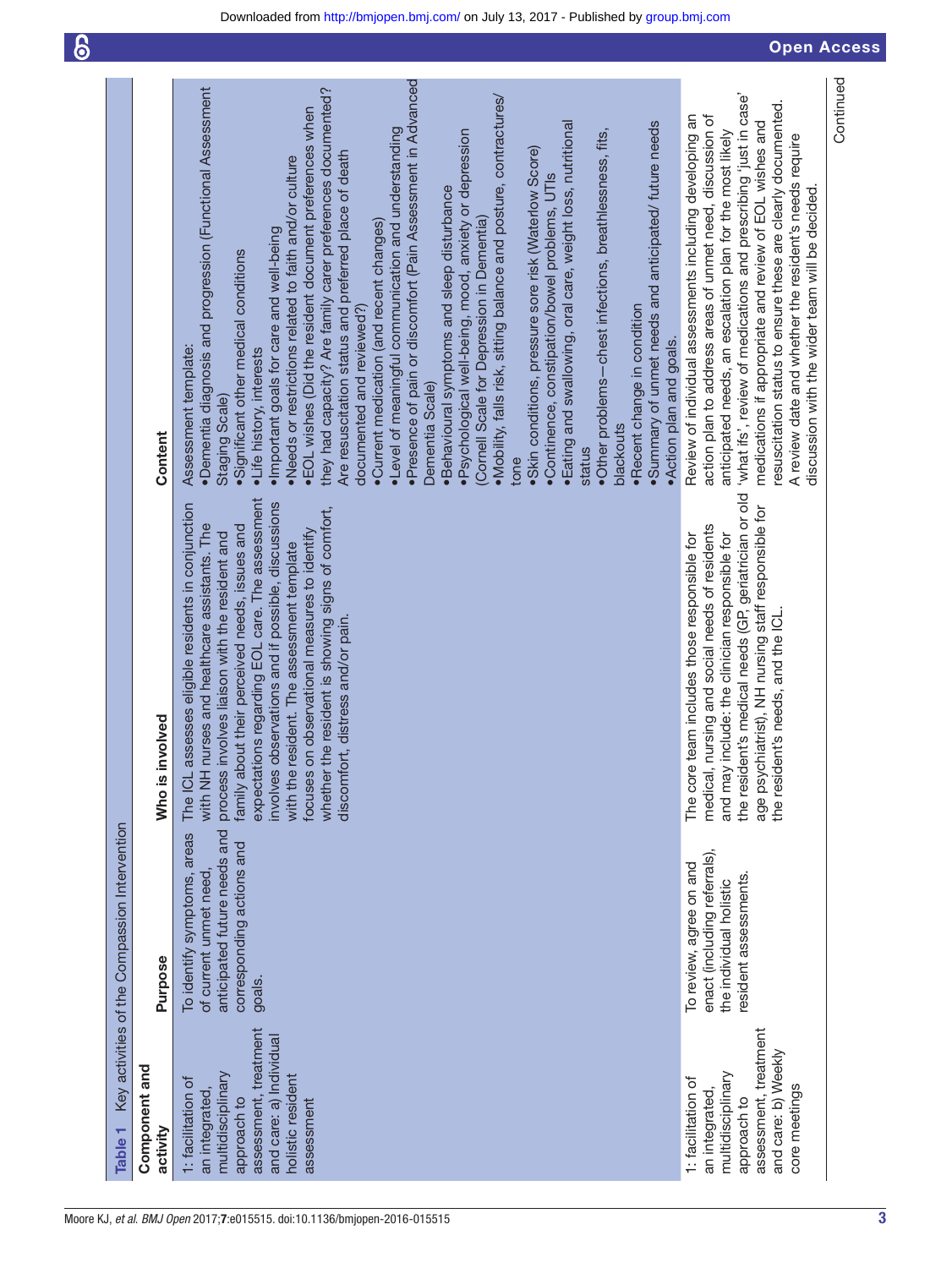Downloaded from<http://bmjopen.bmj.com/>on July 13, 2017 - Published by [group.bmj.com](http://group.bmj.com)

| Component and<br>activity                                                                                                                        | Purpose                                                                                                                                                                                                                           | Who is involved                                                                                                                                                                                                                                                                                                                                                                                                                                                                                                                                                                    | Content                                                                                                                                                                                                                                                                                                                                                                                                                                                                                                                                                                               |
|--------------------------------------------------------------------------------------------------------------------------------------------------|-----------------------------------------------------------------------------------------------------------------------------------------------------------------------------------------------------------------------------------|------------------------------------------------------------------------------------------------------------------------------------------------------------------------------------------------------------------------------------------------------------------------------------------------------------------------------------------------------------------------------------------------------------------------------------------------------------------------------------------------------------------------------------------------------------------------------------|---------------------------------------------------------------------------------------------------------------------------------------------------------------------------------------------------------------------------------------------------------------------------------------------------------------------------------------------------------------------------------------------------------------------------------------------------------------------------------------------------------------------------------------------------------------------------------------|
| assessment, treatment<br>wider team meetings<br>and care: c) Monthly<br>multidisciplinary<br>1: facilitation of<br>an integrated,<br>approach to | cases and review care plans, and<br>To discuss (in person or via<br>consider significant events,<br>teleconference), complex<br>critical incident analysis.                                                                       | The wider team will consist of the core team plus<br>viability, physiotherapy and occupational therapy.<br>community services such as district nursing,<br>people with advanced dementia. This is likely to<br>include general practice, care of the elderly, old<br>speech and language therapy, dietetics, tissue<br>practices and the availability of key personnel.<br>local health and social care professionals<br>age psychiatry, palliative care, social services<br>specialist services involved in the care of<br>Composition will depend on local working<br>any<br>and | consequence of this shared working. The meetings will include<br>The core team will present for discussion residents who have<br>the care of residents so that learning points can be identified.<br>complaints or compliments, and significant events relating to<br>discussion of critical incidents, deaths, hospital admissions,<br>actions agreed by the core team have not been successful<br>at alleviating symptoms. The wider team will also consider<br>complex needs requiring specialist advice or those where<br>learning or training needs that may become evident as a |
| and support for formal<br>2: Education, training<br>and informal carers                                                                          | family carers with increased<br>can recognise and respond<br>staff members so that they<br>To establish and address<br>the educational needs of<br>dementia and to support<br>of people with advanced<br>effectively to the needs | formal training sessions. The ICL will be supported<br>obtain agreement from the NH manager to run<br>identify and address education needs and will<br>ICL will work with the NH and wider team to<br>by the wider team to undertake training and<br>and family carers.                                                                                                                                                                                                                                                                                                            | •Communication skills with residents with advanced dementia<br>EOL care for people with advanced dementia linking to core<br>education. The target of training could include staff . Symptom management to maintain comfort and well-being<br>. Knowledge and values, to understand advanced demential<br>competencies outlined in reference 54 <sup>54</sup> including:<br>·Assessment and care planning<br>•Advance care planning<br>and family carers                                                                                                                              |

EOL, end of life; GP, general practitioner; ICL, interdisciplinary care leader; NH, nursing home; UTI, urinary tract infection. EOL, end of life; GP, general practitioner; ICL, interdisciplinary care leader; NH, nursing home; UTI, urinary tract infection.

•Knowledge and values, to understand advanced dementia and EOL care and when to refer to specialist services. To be sensitive to the needs of family carers and to foster respect,

and EOL care and when to refer to specialist services. To be

sensitive to the needs of family carers and to foster respect,

dignity and quality care.

dignity and quality care.

confidence.

confidence.

Component and

Table 1 Continued

Continued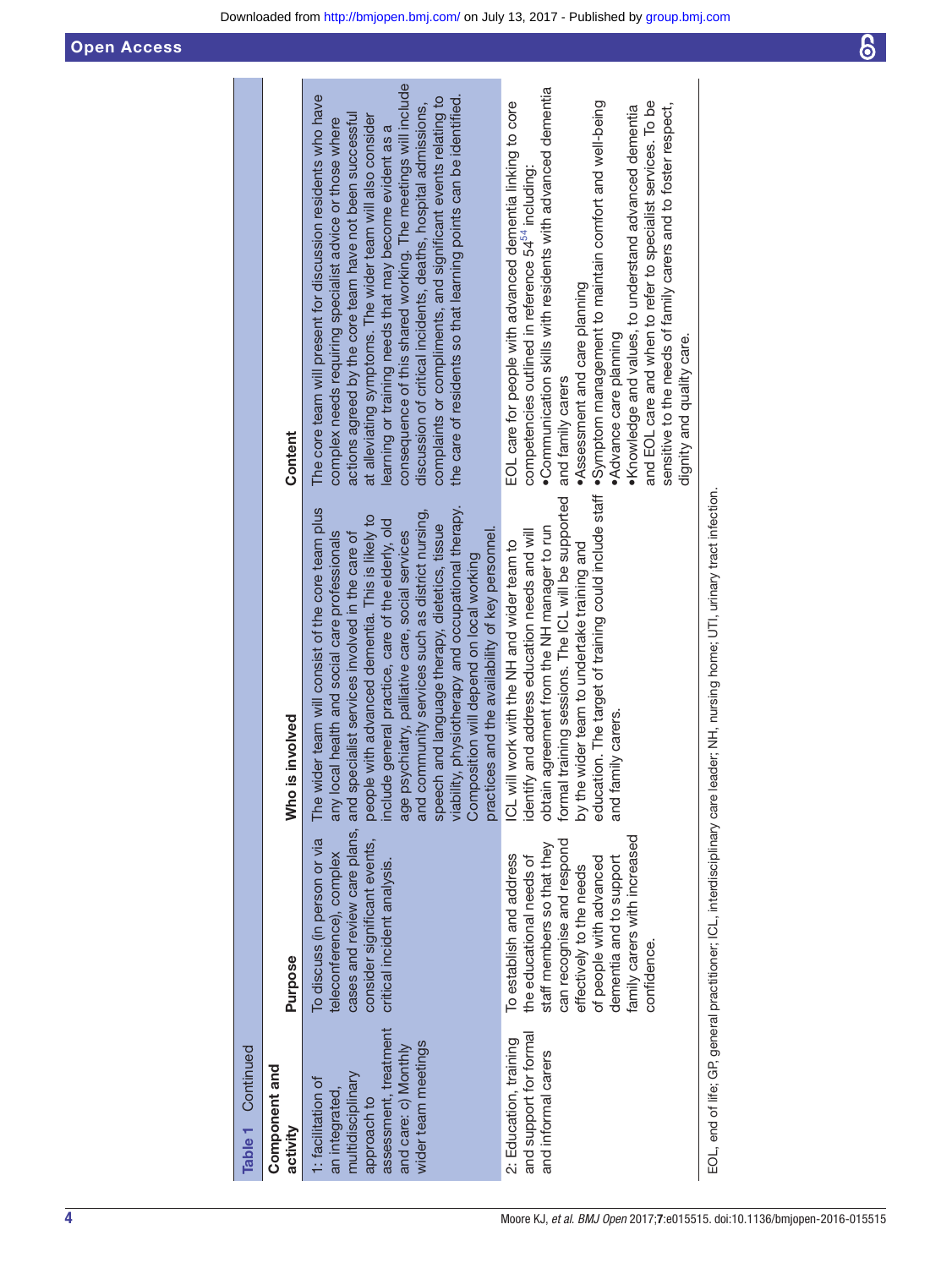#### **Method**

A naturalistic feasibility study of the Compassion Intervention. We followed the principles of dynamic sustainability, recognising that implementing protocols in real life settings requires adaptations, and that rigid adherence to guidelines tested in controlled settings may not be suitable or effective in broader contexts.<sup>[26](#page-13-21)</sup> We structured our approach using the five phases of implementation described by Grol: $^{23}$  $^{23}$  $^{23}$  (1) Orientation (awareness of the need for a revised model of care; interest and involvement in the work) (2) Insight (understanding of the revised model of care; insight into existing routines of care) (3) Acceptance (positive attitudes to the possibilities of developing practice; a decision to explore change) (4) Change (actual adoption of a new care model; try-out and confirmation of value) (5) Maintenance (new practice integrated into routines; new practice embedded in the organisation).

Recognising the importance of context on implementation, we report on four levels of NH context: political and economic; organisational; social; and individual profes-sionals.<sup>[23](#page-13-22)</sup>

We employed a full-time ICL (KJM) with a social care background and experience of working with people with dementia in NHs. The ICL received supervision from clinicians with palliative and dementia expertise. Two NHs were invited to participate; both were involved earlier in our research programme and provided data for a longitudinal (9 months) cohort study to understand the clinical context of people with advanced dementia and their family carers.<sup>21</sup> NH managers identified eligible residents. We aimed to assess two residents in each NH per week (activity 1a, [table](#page-2-0) 1).

Implementation occurred over 6 months at each site (see published protocol, $27$  supplementary file 1 and supplementary file 2). In month 1, the ICL met with NH managers and key external healthcare professionals, introduced herself to staff and displayed study posters. The Intervention was launched in nursing home 1 (NH1) in May 2014 and nursing home 2 (NH2) in June 2014. [Table](#page-2-0) 1 shows the activities led by the ICL and after 6months the ICL ceased active engagement. To assess maintenance of activities, interviews with relevant stakeholders were conducted after the ICL withdrew at months 7, 11 and 15. Participants were recruited from May 2014 to August 2015. The nature of the intervention prevented masking but independent researchers collected individual-level resident and carer data and conducted qualitative interviews.

#### **Data collection**

#### Scoping of existing context

The ICL interviewed each NH manager prior to launching the Intervention. Topics included: resident characteristics, staffing levels, care planning and communication processes, access to external healthcare professionals, training opportunities, dementia and palliative care, and expectations about the Intervention.

This was supplemented through meetings with deputy managers and other external healthcare professionals.

#### Qualitative and quantitative process data recorded by ICL

The ICL kept a (1) reflective diary recording observations of practice, liaison with staff, family and residents, examples of improvements in care and personal responses to the role; $28$  (2) a daily log of time spent on tasks related to implementation to enable estimation of costs. We assumed that staff time spent in meetings and training was consistent with usual working practice and so was not considered an additional cost; any opportunity costs incurred would have been offset by the training skills acquired.

Over 6months at each site, the ICL collected monthly NH-wide data on the number of residents with: documented resuscitation status; a pain management plan; preferred place of death recorded; hospital admissions as possible indicators of quality of EOL care. Data on emergency phone calls and location of deaths were also collected for this purpose. Resident assessments undertaken by the ICL (Activity 1a, [table](#page-2-0) 1) were part of routine care and were maintained within the NH as clinical information according to their governance polices. Findings from assessments could be reflected on in the anonymised ICL diary and used to inform other Intervention activities such as training. Formal training sessions with staff and family (Activity 2, [table](#page-2-0) 1) were formally evaluated by participants.

#### NH resident and carer data

Monthly individual outcome data from participant residents who had been assessed by the ICL and their family carers were collected by researchers (NK, SD). Residents were recruited during the first 4months of implementation to enable at least 3months of outcome data. We used measures from our earlier cohort study for simple comparisons and to check for potential harm[.21](#page-13-17) To describe the sample at baseline we used the Functional Assessment Staging Scale,<sup>[25](#page-13-20)</sup> the Charlson Comorbidity Index<sup>29</sup> and Bedford Alzheimer Nursing Severity Scale.<sup>30</sup> To assess resident outcomes we used the Waterlow Scale (pressure ulcer risk),<sup>31</sup> Neuropsychiatric Inventory,<sup>32</sup> Cohen-Mans-field Agitation Inventory,<sup>[33](#page-13-29)</sup> Pain Assessment in Advanced Dementia Scale,<sup>34</sup> Symptom Management at EOL in Dementia[35](#page-13-31) and Quality of Life in Late-Stage Dementia Scale.<sup>36</sup> For carer outcomes we used the 22-item Zarit Burden Interview, $37$  the Hospital Anxiety and Depression Scale,<sup>38</sup> Satisfaction with Care at EOL in Dementia Scale<sup>[35](#page-13-31)</sup> and the Resource Utilization in Dementia Question-naire.<sup>[39](#page-13-35)</sup>

#### Qualitative interview data from staff and family carers

We conducted semistructured interviews with a purposive representative sample of NH staff and attending professionals at three time points (months 7, 11 and 15) after the ICL left the site. Family carers who had agreed for a resident to have monthly individual data collected were invited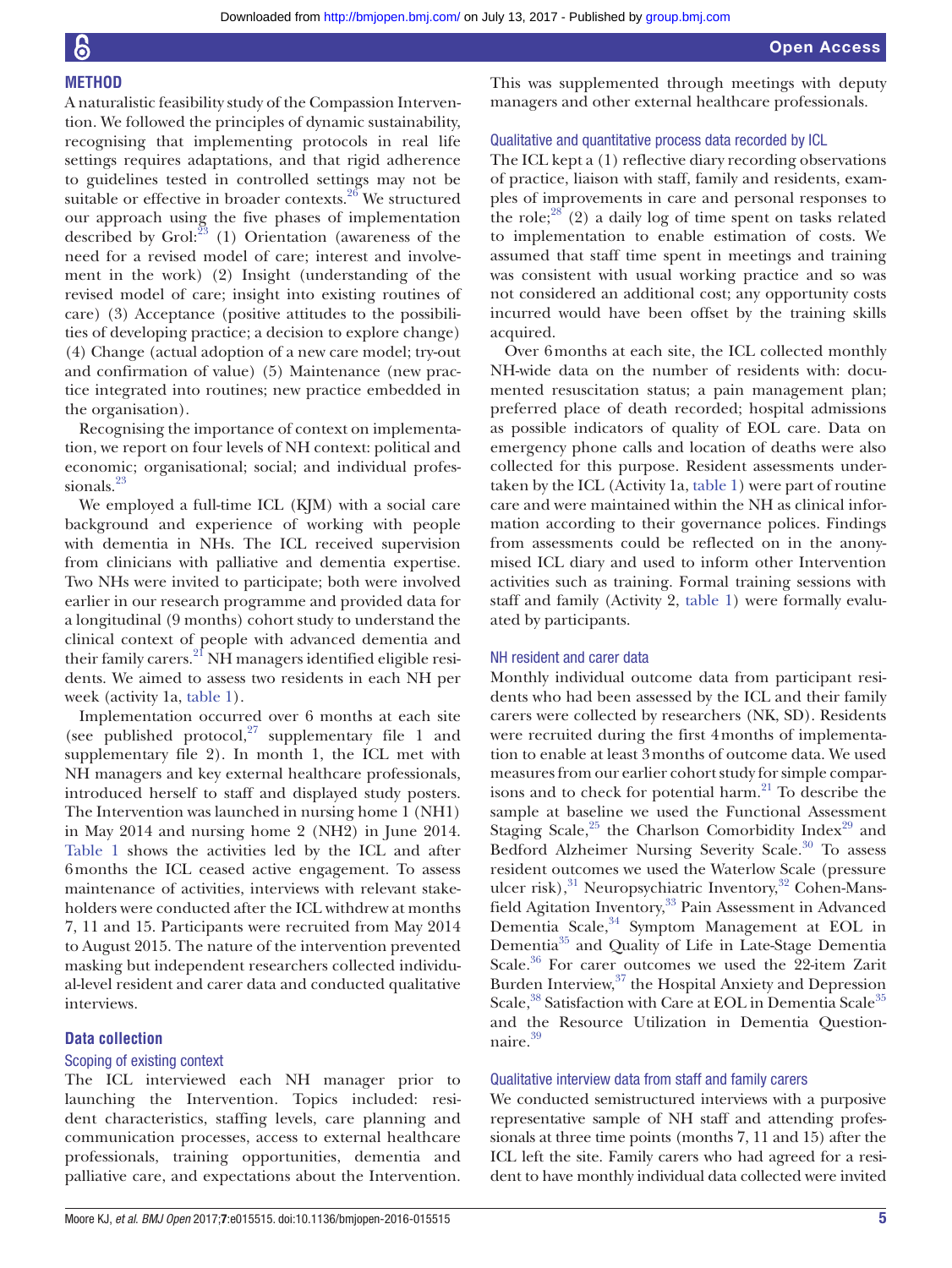Open Access

for interview at month 7. Interviews were audio recorded and transcribed verbatim. We aimed to: assess participants' views of the strengths and weaknesses of the Intervention; identify whether any changes in practice were implemented due to the Intervention; and explore whether these changes were maintained after the ICL left.

#### **Analysis**

#### Qualitative analysis

Transcripts were checked against the audio recording. One researcher involved in interviewing and transcribing (NK) reread and coded all transcripts using QSR International NVivo V.10 software (2012). Framework analysis was used, $40$  based on the five phases of implementation.<sup>23</sup> Small chunks of text were extracted and coded, summarising their content. NK categorised each piece of coded text under each of the five phases. After all coded text was categorised, codes were grouped into a smaller number of themes within each phase of implementation. Additional details about each category reported by Grol  $et \, d\ell^3$  were also used to inform the categorisation process. The revised structure was reviewed by GL to check for agreement with interpretation. This led to an additional theme being incorporated into the context section of the results. Themes were evident in both NHs, unless identified otherwise.

#### Quantitative analysis

Process data are reported as total number of activities (as outlined in [table](#page-2-0) 1) undertaken and total ICL hours spent on different activities. ICL hours spent on activities associated with the implementation were costed using the Department of Health and Health Education England tariffs to estimate the cost of engaging the ICL. Training evaluations and outcomes (facility-wide and individual) are reported using descriptive statistics using statistical package IBM SPSS V.22 (2013). Outcome data were used for monitoring potential harm and to examine the feasibility of collecting measures in future trials, hence a sample size calculation was not performed. For individual assessments we present outcome measures from the last available assessment using descriptive statistics. We also compare these measures with data from our earlier cohort study but have not made statistical comparisons due to an anticipated small sample size.

#### **Ethics approval and consent to participate**

NH managers gave written consent for their site to participate, and permission for the ICL to carry out clinical assessments of eligible residents and have access to their files. None of the residents had the capacity to make an informed decision for research participation so NH managers invited their next of kin/primary contact to give agreement. If next of kin were not available, a professional consultee provided agreement according to the Mental Capacity Act (2005). Staff and family gave written informed consent prior to each interview.

#### **Results**

We begin by describing the NH context based on the experiences of the ICL, data collected during set-up and qualitative interviews. We describe how the Intervention operated in practice from experiences of the ICL and qualitative interviews. We report the extent to which the core Intervention activities [\(table](#page-2-0) 1) were possible. We present findings from the qualitative interviews to understand the five phases of implementation: orientation, insight, acceptance, change and maintenance.<sup>23</sup> Finally we present individual and NH-wide outcomes and cost data to inform future testing or commissioning of a similar intervention. [Figure](#page-6-0) 1 provides a flow chart of all participants. In total 48 interviews were conducted (NH1=30; NH2=18) with 28 NH and external healthcare professionals at 7 (n=19), 11  $(n=19)$  and 15 months  $(n=10)$ . Four family carers all from NH2 were interviewed at 7months.

#### **Context**

Supplementary file 3 describes both NHs according to contextual levels; political and economic, organisational, social, and individual professionals.<sup>23</sup> While both NHs were located within the same broader political and economic contexts, they also operated within different local funding systems for healthcare and social care services (Clinical Commissioning Groups; CCGs). NH1 was located in a more socioeconomically deprived area.<sup>41</sup> Both NHs were located in CCGs with priorities around EOL, but only the NH1 CCG also had a priority relating to care for the 'frail and elderly'.<sup>42 43</sup> NH1 was located in a CCG with fewer NHs than NH2. Both NHs were part of larger private companies and both had contracts with one general practitioner (GP) surgery with the goal of having one GP oversee the medical care of all residents within the NH. Key functional differences between NH1 and NH2 related to access and involvement with external healthcare services, level of detail in care planning processes, and procedures for training for staff, all indicating greater support and development of processes in NH1. While NH1 only contained nursing beds (99 beds with 85 for older people), NH2 had three units with only two of these providing nursing care (52 beds). The third unit (25 beds) was a residential unit with visiting nurses only; residents from here were not assessed during the Intervention.

During implementation and through in-depth qualitative interviews, we found that the context of both NHs was characterised by poor knowledge in dementia and EOL care. Training needs were identified in: pain management, clinical observation and needs assessment, communication with family and residents, advance care planning, person-centred care, psychological aspects of dementia and transition planning. For example, concerns were raised by NH nurses and external healthcare professionals about the confidence of NH nurses having EOL conversations with family:

'…often these conversations are quite difficult to conduct and it needs time and it needs some background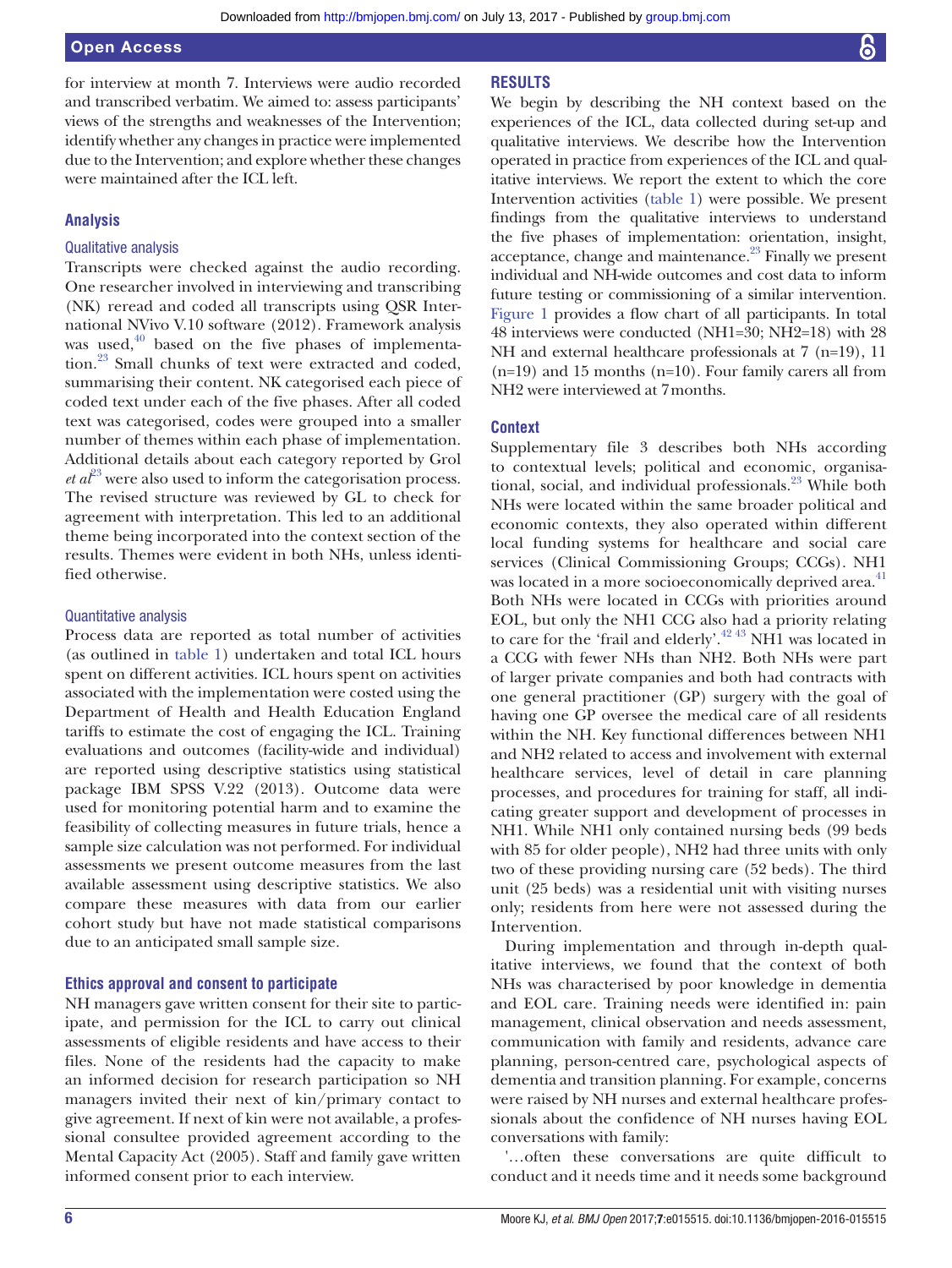

<span id="page-6-0"></span>Figure 1 Flowchart of participants.

knowledge and I… No disrespect to the nurses here, I just don't think many of them would have the depth of knowledge and skills to actually do that' (NH1 geriatrician, month 11)

Staff worried about the pressures of time and the need to complete tasks which sometimes meant basic care tasks were overlooked, lengthy discussions about EOL care were impossible and social engagement with residents was minimal.

'Even the patient care, she (ICL) was able to get in and say this one their nails need to be cut, this one has been refusing to get out of bed but their hair needs to be washed, maybe we have applied some approaches but they did not work… (ICL) had all the time, she was able to … give recommendations so actually GP will do this and us (nurses), we'll do this.' (NH1 deputy manager, month 7).

#### **Activities undertaken**

Assessments (Activity 1a), core meetings (Activity 1b) and training (Activity 2) were undertaken in both NHs ([table](#page-7-0) 2). Weekly core meetings were scheduled, but many were cancelled due to staff leave or immediate resident care needs. At NH2, the GP experienced significant time constraints and attended only the first two meetings. The group agreed to weekly meetings with the ICL, manager and nurse with specific medical issues referred to the GP. Core meetings provided an opportunity to discuss individual assessments. These involved the ICL reviewing the resident's file, observing and talking to them and their family, and seeking clarification from NH staff. NH staff had limited time and may have viewed this as duplicating existing assessments. Discussions with

families sought views about current care and concerns about EOL care. The ICL intended to involve NH staff in these discussions but competing staff demands usually prevented this. Common issues identified included swallowing and eating difficulties, pain, pressure area care and lack of social engagement. Advance care plan documentation was more routinely discussed in core meetings at NH1 than NH2.

During core meetings (Activity 1b), staff training needs were discussed and sessions planned (Activity 2), including managing distress during hoist transfers (NH1), and understanding pain and behavioural symptoms (both NHs). At NH1 the manager requested a general information session on dementia and EOL care, while at NH2 the manager requested a half-day session for nurses on pain management and discussing EOL care with family. Fewer training sessions were held at NH2 and staff attendance was suboptimal. Training was positively evaluated [\(table](#page-8-0) 3).

Both managers requested the ICL to run information sessions for family members on issues regarding dementia, EOL symptoms and advance care planning. Twelve family members attended at NH1 with the NH manager. At NH2 the session (six families) generated much discussion, overran the allotted time and led to a follow-up session (three families). Evaluations indicated that the sessions were relevant, helpful, contained new information and that the timing was appropriate.

The lower involvement with external healthcare professionals at NH2 prevented establishing wider meetings (Activity 1c). At NH1, 6months prior to implementation, wider monthly meetings had been initiated. These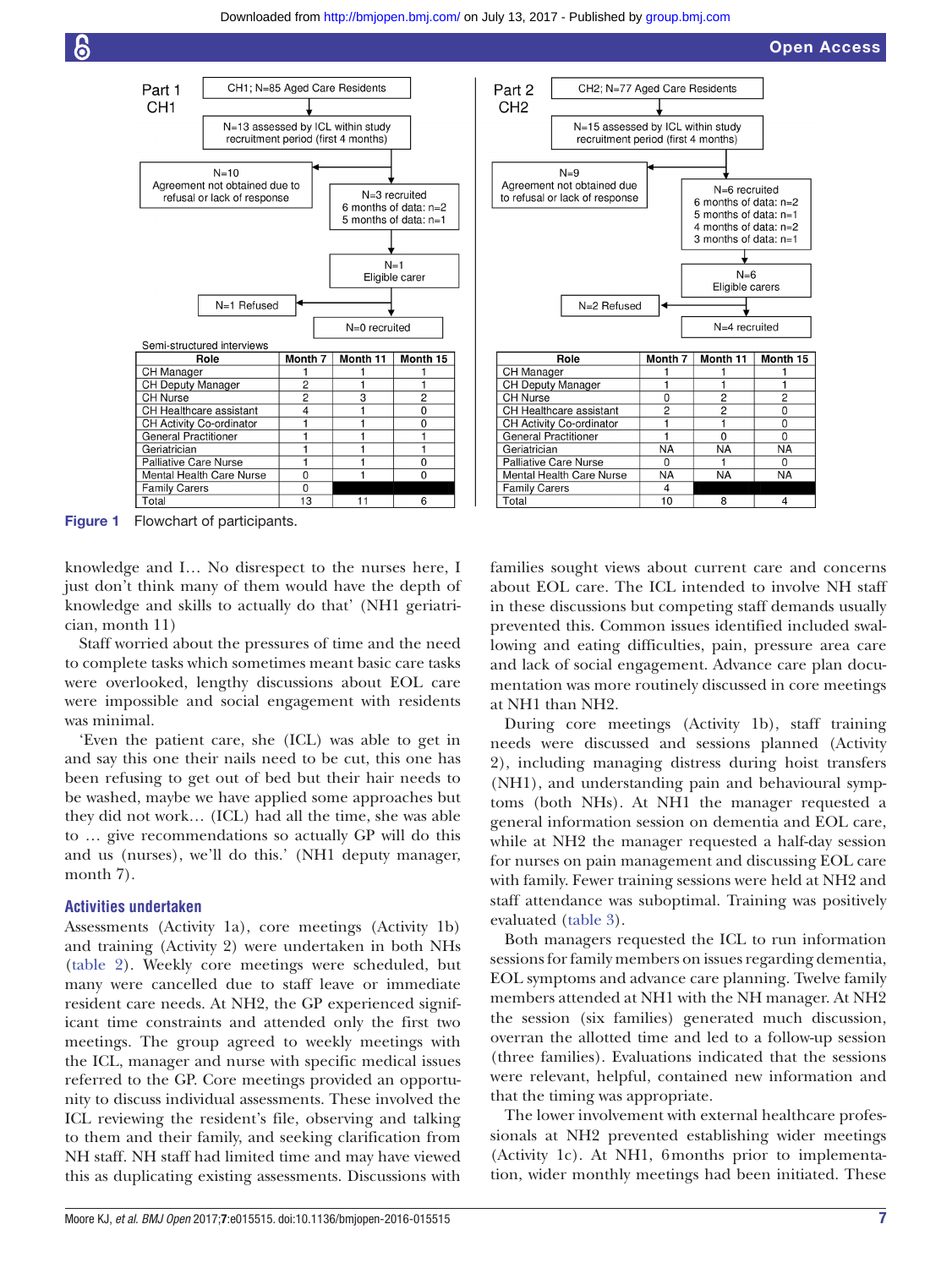Downloaded from<http://bmjopen.bmj.com/>on July 13, 2017 - Published by [group.bmj.com](http://group.bmj.com)

Open Access

<span id="page-7-0"></span>

| Table 2<br>Process measures                     |                                                                                  |                                                                                                                                                                                |                                                                                                                                                   |
|-------------------------------------------------|----------------------------------------------------------------------------------|--------------------------------------------------------------------------------------------------------------------------------------------------------------------------------|---------------------------------------------------------------------------------------------------------------------------------------------------|
| Component                                       | Over a 6-month period                                                            | NH <sub>1</sub>                                                                                                                                                                | NH <sub>2</sub>                                                                                                                                   |
| Scoping                                         | ICL visits to NH prior to<br>implementation                                      | 8                                                                                                                                                                              | $\overline{2}$                                                                                                                                    |
| Scoping                                         | ICL visits to external HCPs<br>prior to implementation                           | 2-palliative care nurse and GP                                                                                                                                                 | 0                                                                                                                                                 |
| All components                                  | ICL visits to NH during<br>implementation                                        | 64                                                                                                                                                                             | 53                                                                                                                                                |
| All components                                  | ICL visits to external HCPs<br>during implementation                             | 1-palliative care nurse                                                                                                                                                        | 1-palliative care Lead Clinical<br><b>Nurse Specialist</b>                                                                                        |
| 1a) Individual holistic<br>resident assessments | Individual assessments<br>completed                                              | 15                                                                                                                                                                             | 15                                                                                                                                                |
| 1a) Individual holistic<br>resident assessments | Number of discussions with<br>family members (not number<br>of family members)   | 15                                                                                                                                                                             | 24                                                                                                                                                |
| 1b) Weekly core meetings Number of meetings     |                                                                                  | 10 core meetings with GP, deputy<br>manager and nurse from relevant<br>floor (GP missed one meeting)                                                                           | 8 core meetings with manager<br>and a nurse. GP attended first<br>two meetings                                                                    |
|                                                 | 1b) Weekly core meetings Individualised assessments<br>discussed at core meeting | 15                                                                                                                                                                             | 13                                                                                                                                                |
|                                                 | 1b) Weekly core meetings Individual reviews completed                            | 15                                                                                                                                                                             | $\star$                                                                                                                                           |
|                                                 | 1b) Weekly core meetings Referrals made to external<br><b>HCPs</b>               | 6 (2 $\times$ community mental health<br>team; $2 \times$ speech and language<br>therapist; $2 \times$ occupational<br>therapist)                                              | 4 (3 $\times$ old age psychiatrist; 1 $\times$<br>manual handling trainer)                                                                        |
| 1c) Monthly wider team<br>meetings              | Number of meetings                                                               | 6 meetings; usually with geriatrician,<br>GP, palliative care nurse, Triage<br>and Rapidly Elderly Assessment<br>Team, NH nursing staff and deputy<br>manager (and/or manager) | Wider meetings not<br>established. The ICL was able<br>to arrange one meeting with<br>the palliative care nurse, NH<br>manager and deputy manager |
| 1c) Monthly wider team<br>meetings              | Number of residents assessed 11<br>by ICL discussed                              |                                                                                                                                                                                | Not applicable                                                                                                                                    |
| 2) Education                                    | Number of training sessions<br>(total number of attendees)                       | 9(84)                                                                                                                                                                          | 5(21)                                                                                                                                             |

\*No formal reviews involving reassessment were completed at NH2, although there was subsequent discussion of many of the residents at subsequent meetings.

GP, general practitioner; HCP, health care professional; ICL, interdisciplinary care leader; NH, nursing home; NH1, nursing home 1; NH2, nursing home 2.

meetings were supported by the ICL and involved both review of residents requiring palliative care and reflecting on whether EOL care processes could have been better for deceased residents.

#### **Implementation phases**

The staff and family interviews give information on the five implementation phases.<sup>[23](#page-13-22)</sup>

#### Phase 1: Orientation

NH managers highlighted their role in promoting the Intervention; '*Within two or 3weeks I had gone in and prepared the staff that she (ICL) was going to be here and that she had full access to the records and the staff*' (NH1 manager, month 7). Staff and family engagement was attributed to the importance of the Intervention topic. *'I am happy that something like this is going on, that someone is interested and is trying to help people with dementia and end of life*' (NH1 nurse, month

7); and '*I think it was right for the programme to suggest and talk about end of life palliative care*' (NH2 family carer, month 7). Characteristics of the ICL were attributed to engaging staff with the Intervention; *'(ICL) was very helpful… I would say she's a very good listener… she's got plenty of time, which I think is lovely'* (NH2 deputy manager, month 7).

#### Phase 2: Insight

As reported under context, NH staff had only basic knowledge regarding dementia EOL care and it was important that they gained insight into the need for practice improvements. Many staff were receptive to receiving information. Training from the ICL improved knowledge and promoted a person-centred view of dementia care. The Intervention provided insights into existing routines critical for driving practice improvements, often highlighting existing deficits in the care being provided: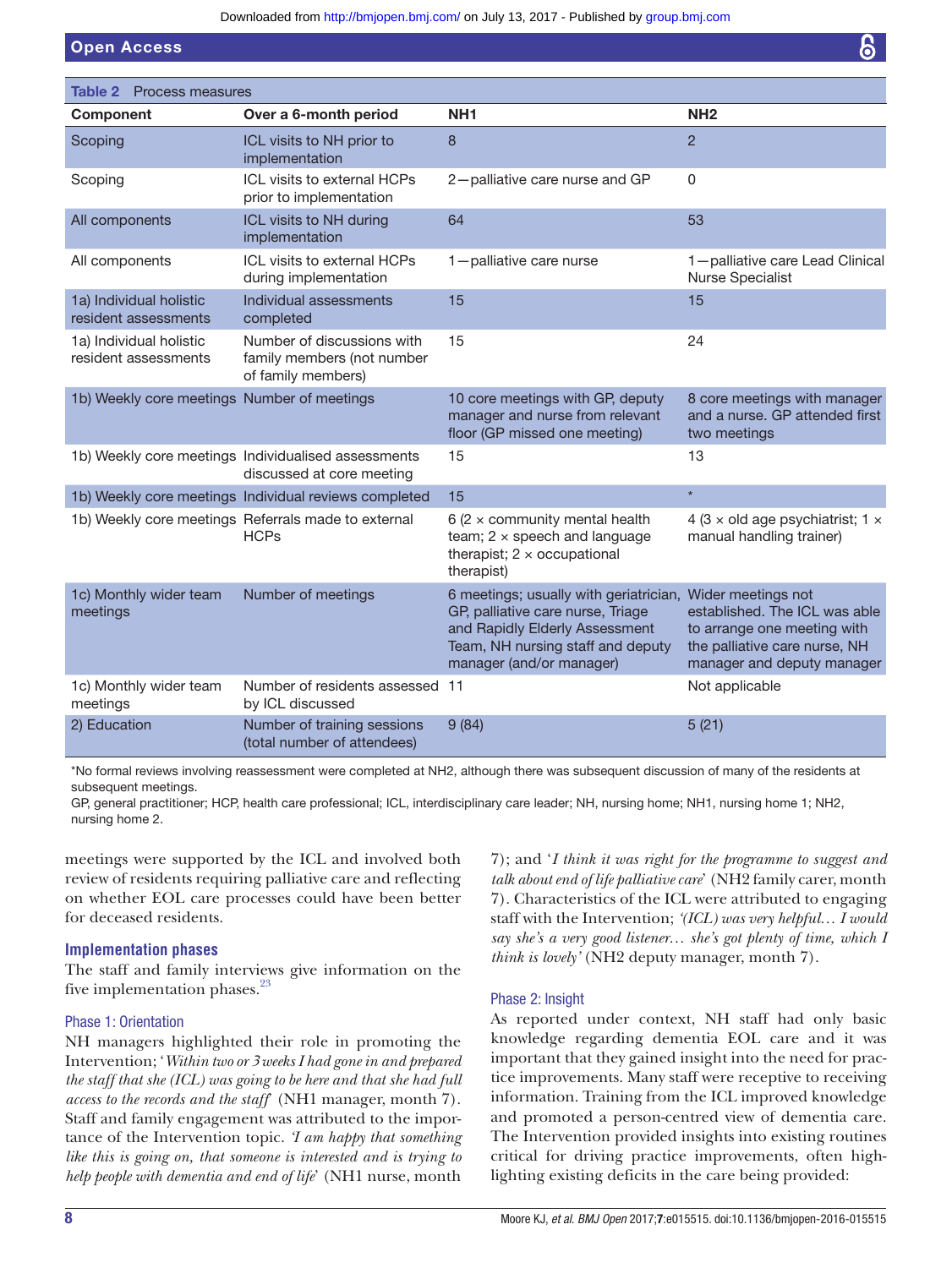Open Access

#### <span id="page-8-0"></span>Table 3 Staff training evaluation

|                                                                                        | <b>Reducing</b><br>distress during<br>personal care |                                   | Behaviour and pain management EOL care in dementia |                                   |                 |
|----------------------------------------------------------------------------------------|-----------------------------------------------------|-----------------------------------|----------------------------------------------------|-----------------------------------|-----------------|
| <b>NH</b>                                                                              | $NH1$ (n=23)                                        | NH1 (n=36)                        | $NH2(n=12)$                                        | NH1 (n=25)                        | $NH2 (n=9*)$    |
| Duration in hours                                                                      | 1                                                   | 1                                 |                                                    | 1                                 | 4               |
| Sessions                                                                               | $2 \times day$ ; $1 \times night$                   | $2 \times day$ ; $1 \times night$ | $2 \times day$ ; $1 \times night$<br>and day       | $2 \times day$ ; $1 \times night$ | 2xnursing staff |
| <b>Evaluation: median (IQR)</b>                                                        |                                                     |                                   |                                                    |                                   |                 |
| Was this training relevant to your<br>day-to-day work?†                                | $4(3-4)$                                            | $4(4-4)$                          | $4(3-4)$                                           | $4(3-4)$                          | $4(3.25-4)$     |
| Did you learn anything new from<br>the training?†                                      | $3(3-4)$                                            | $4(3.25-4)$                       | $4(3-4)$                                           | $3(3-4)$                          | $3.5(3-4)$      |
| Do you think this training will<br>influence your work?†                               | $4(3-4)$                                            | $4(4-4)$                          | $4(3-4)$                                           | $3(3-4)$                          | $4(3-4)$        |
| What was the training level?‡                                                          | $1(0-1)$                                            | $1(1-1)$                          | $1(1-1)$                                           | $1(1-1)$                          | $1(1-1)$        |
| Did the training provide a useful<br>refresher?†                                       | $3(3-3)$                                            | $4(3-4)$                          | $3(3-3.75)$                                        | Not asked                         | Not asked       |
| Has this training improved your<br>confidence in talking to family<br>about EOL care?§ | Not asked                                           | Not asked                         | Not asked                                          | $4(4-4)$                          | $4(4-4)$        |

\*Evaluation sheet missing from one attendee.

†Measured on a 5point Likert Scale from 0=strongly disagree to 4=strongly agree.

‡Measured on a 3-point Likert Scale: 0=too basic; 1=about right; 2= too complex.

§Measured on a 5point Likert Scale from 0=not at all to 4=yes, a lot; higher median better.

EOL, end of life; NH, nursing home; NH1, nursing home 1; NH2, nursing home 2.

'… through these 6 months I realised… the paperwork was being reviewed, reviewed, reviewed but actually the patient was not being reviewed it was just being carried forward.' (NH1 GP, month 7).

'She needs to give us more training about the caring, like dementia. It will also help us communicate with our colleagues because some of our colleagues don't know how to communicate with the service user; she can train them how to do it.' (NH1 healthcare assistant, month 11).

'I think we will take on her advice that she gave on end of life and on dealing with dementia for the relatives. We deal with the residents but then it's the relatives that… need the help. Why's this happening? Why doesn't he know them? We do a lot with the residents but not with the relatives.' (NH2 activity coordinator, month 7).

While wider meetings at NH1 had started before implementation, the ICL also provided an alternative view during these meetings:

'…her (ICL) input was useful… during the MDM (wider multidisciplinary meeting)…her feedback and some of her suggestions actually helped us to see things a little bit differently' (NH1 geriatrician, month 7).

#### Phase 3: Acceptance

Staff were energised by the Intervention as it provided an opportunity to develop new ideas and skills, and, ultimately, improve dementia care:

'… anybody new coming (in) will come up with new ideas, new experiences from other places, it's building

up. You cannot say I am that clever when I am not. I am open to new ideas all the time.' (NH1 nurse, month 7).

'I never knew what it was she (ICL) was willing or she was about to tell me. But because it was end of life management I hope it is good for every carer to know how to manage… it will help me to get some ideas to prepare and how to deal with those situations.' (NH1 healthcare assistant, month 7).

However, initially, the NH staff were wary of change and the ICL experienced some early difficulties engaging:

'I don't know that the staff really understood for quite a while why she (ICL) was there and what she was doing. I don't think it was her problem; I think it was more what the project was all about.' (NH1 palliative care nurse, month 7).

#### Phase 4: Change

Participants identified practices that had become part of NH protocols and routines as a result of the Intervention. Participants confirmed the value of the ICL's EOL discussions with family carers. At NH1 a modified template to support advance care planning was introduced to replace three existing care plans relating to EOL wishes, and to provide greater guidance to NH staff about how to manage possible EOL symptoms. At NH2 modifiable wall-mounted care charts (Care Charts UK ©) in residents' rooms were introduced to communicate residents' needs and preferences. Greater focus on pain assessment for residents who were unable to verbally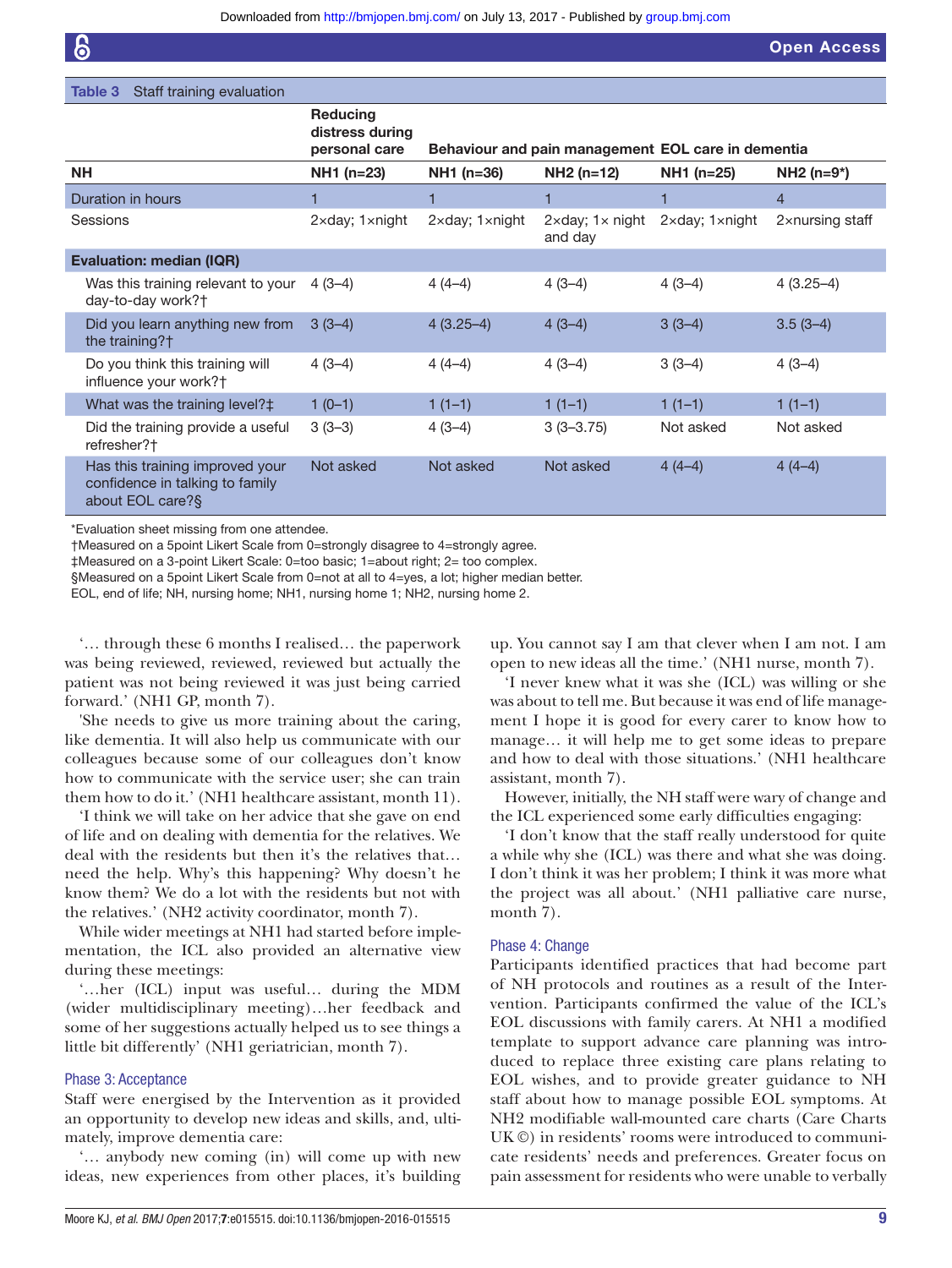communicate led to introducing the Pain Assessment in Advanced Dementia Scale  $34$  and pain management plans at NH2.

'(ICL) gave me this wonderful sheet about pain control, really and how to… so we've implemented some of the things that she has given to us.' (NH2 deputy manager, month 7).

However, time demands also prevented NH staff and GPs attending Intervention meetings and training:

'It was really good what she was saying but I haven't got the time to do it. So she would sit and discuss them and it would take them half an hour forty minutes to talk about two or three patients and if I've got to see fourteen in the morning - I just can't do it.' (NH2 GP, month 7).

'I didn't do the end of life training; not that I didn't want to do it, there was not really the chance to go in there.' (NH1 healthcare assistant, month 7).

#### Phase 5: Maintenance

Staff described the new Advance Care Plan at NH1 and pain management plans and the wall mounted care charts at NH2 as being maintained at months 11 and 15 and becoming embedded into routine care:

'The care (nursing) home are actually using her template, developed a new advanced care plan which has incorporated the points that she (the ICL) raised and so that's what we are using now, for all new patients that come in… existing patients, we are transferring gradually'. (NH1 GP, month 11).

'Do you know who loves them (care charts) best? Can I tell you, the relatives… they will tell you the detail about their loved one… So the minute somebody comes in I tell them about the work that the ICL did and then I tell them about the 'this is me' life profile… when we had our Care Quality Commission inspection they really liked the 'this is me' profiles' (NH2 manager, month 15).

It was apparent that the need for staff development and a shift from task-driven to compassionate care would require a longer duration and further training and support from the ICL. Continuing support and training from the ICL could build on this work, further enhancing staff confidence.

'I think that if she'd been there for a whole lot longer then what would have happened is there would be an evolving of her role in a sense that the issues that were raised would have become identified by the nurses as routine.' (NH1 GP, month 7).

#### **Cost of implementation**

 presents the time the ICL spent on various activities and this was used to calculate the costs of Implementation. Of the total 656hours, 42% were spent on NH1 activities, 34% on NH2 activities and 24% on activities not attributable to one particular NH. Engagement of the ICL to implement the Intervention in two NHs for 6months was costed at £18255 including on-costs and travel fares (and excluding time the ICL spent on non-Intervention activities).

#### **Individual resident and carer outcomes**

We recruited 9/28 residents assessed by the ICL for monthly data collection [\(figure](#page-6-0) 1). Recruitment was hampered by difficulties engaging with family members who had limited day-to-day involvement with their relative and did not respond to letters and phone calls. Four residents died or moved NH before agreement was obtained. One daughter declined participation due to her family's request that their relative should not be involved in research.

At NH1 the three residents had a median age of 81 years (IQR: 76–93) and two were female. At NH2 the median age of the six residents was 80 years (IQR: 76–85) and all were female. Data were descriptively compared with those from the larger cohort [\(table](#page-10-0) 4). As none of the 9 participants died during the data collection period, we compared their outcomes with the 52 participants involved in the cohort study who survived the 9-month data collection period. Findings in [table](#page-10-0) 4 suggest that the Intervention did not cause harm to residents, but the effects on carers at NH2 may need further consideration.

#### **NH-wide outcomes**

NHs did not maintain electronic records of any of the NH-wide outcomes. Manual searches of daily logs and individual care plans were required. At NH1 resuscitation status was not documented consistently and at NH2 obtaining these data required reading of individual care plans. Due to these difficulties we reduced collection frequency to three time points (months 1, 4 and 7). What data were collected showed few of out-of-hours GP calls and visits, ambulance calls and unplanned hospitalisations. At NH1 pain management plan frequency increased slightly during implementation from 71% to 85% of residents. Preferred place of death was reported for 30% of residents at month 1 and 85% at month 4 (month 7 data were unavailable). These measures could only be collected at month 1 in NH2 where we found one resident (not cognitively impaired) had a pain management plan in place, 21% had their preferred place of death recorded and 30% had a documented 'Do not attempt resuscitation' form.

Over the 7-month data collection period, 17 NH1 residents died, 10 in their usual NH. For the seven hospital deaths, one was the preferred place of death reported by family and another did not have a documented preference. For two residents with the NH documented as the preferred place, families requested their relative be admitted to hospital. At NH2 for the 3months in which resident deaths were reported, 12 residents died and 7 who had a documented preference, died in their preferred place.

#### **Discussion**

#### **Principal findings**

We report on how the Compassion Intervention operated in two UK NHs in different healthcare funding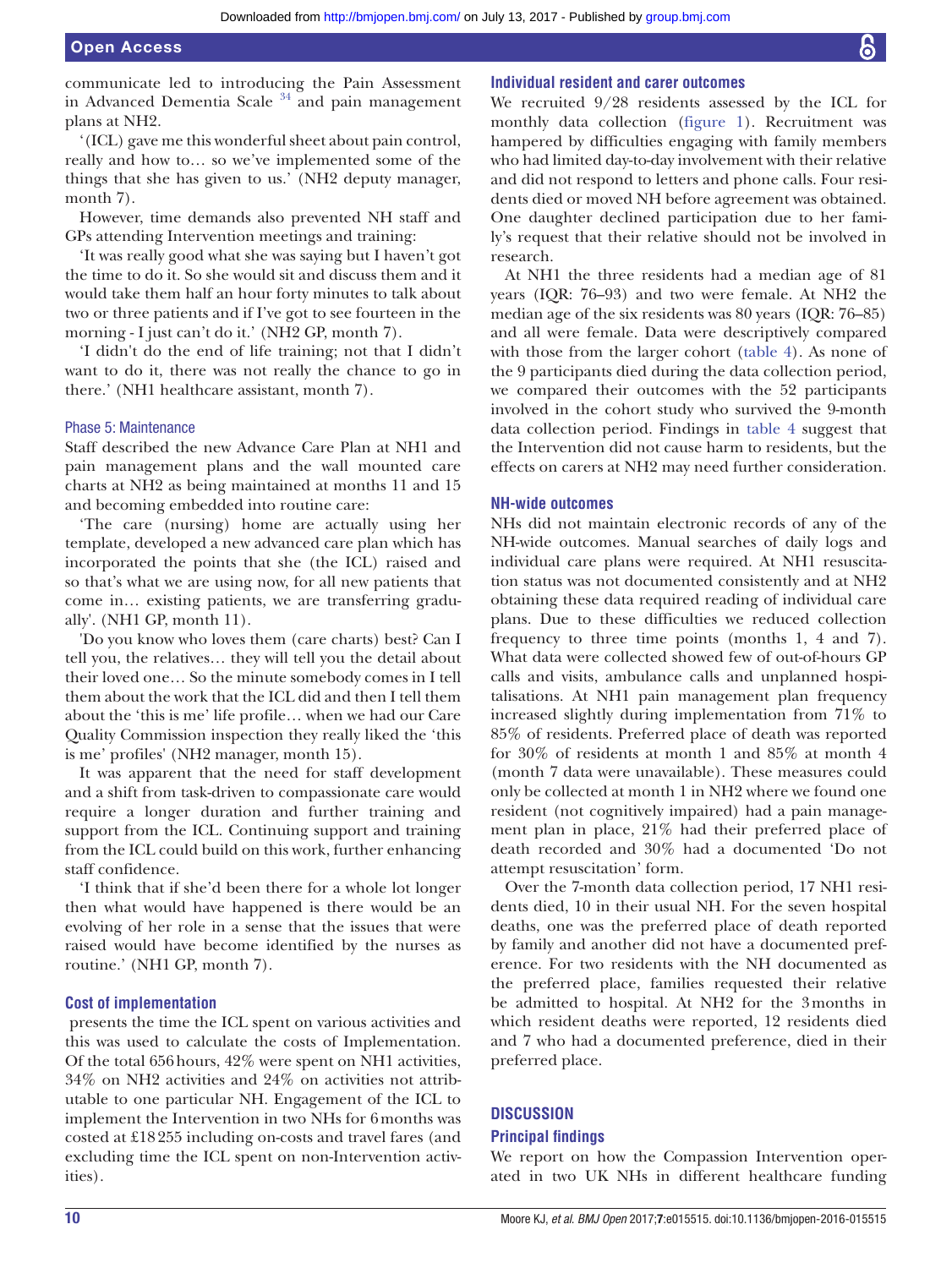<span id="page-10-0"></span>

| 6                                                                                                          |                      |                | <b>Open Access</b> |
|------------------------------------------------------------------------------------------------------------|----------------------|----------------|--------------------|
| Resident and carer evaluation data compared with a larger cohort<br>Table 4                                |                      |                |                    |
| <b>Baseline assessment</b>                                                                                 | Cohort study (n=52)* | $NH1(n=3)$     | $NH2(n=6)$         |
|                                                                                                            |                      |                |                    |
| <b>Functional Assessment Staging Scale</b><br>6b-6d (Unable to bathe independently - urinary incontinence) | 0                    | 0              | 1                  |
| 6e-7b (doubly incontinent-loss of ability to speak >6 words)                                               | 21                   | $\mathbf{1}$   | $\overline{4}$     |
| 7c-7e (ambulatory ability lost-can't hold up head independently)                                           | 31                   | $\overline{2}$ | 1                  |
| <b>Charlson Comorbidity Index median (IQR)</b>                                                             | $6(6-7)$             | $6(4-7)$       | $5(4-6)$           |
|                                                                                                            |                      |                |                    |
| Bedford Alzheimer Nursing Severity Scale median (IQR)                                                      | $22(18-23)$          | $22(21-24)$    | 22 (20-23)         |
| <b>Final visit</b>                                                                                         | Cohort study (n=52)  | $NH1(n=3)$     | $NH2(n=6)$         |
| <b>Waterlow Scale (pressure ulcer risk)</b>                                                                |                      |                |                    |
| High risk (15-19)                                                                                          | 14 (27)              | 1(33)          | 1(17)              |
| Very high risk (≥20)                                                                                       | 36 (69)              | 2(67)          | 4(67)              |
| Neuropsychiatric inventory-number of symptoms, median (IQR)                                                | $4(1.5-6)$           | $2(2-5)$       | $4(2-6)$           |
| Cohen-Mansfield Agitation Inventory: behavioural disturbances<br>(≥39)                                     | 29 (56)              | 1(33)          | 3(50)              |
| Pain Assessment in Advanced Dementia Scale: (n, %)                                                         |                      |                |                    |
| Rest $(≥2)$                                                                                                | 10(19)               | 0(0)           | 2(33)              |
| Movement $(22)$                                                                                            | 29 (60)              | 2(67)          | 1(17)              |
| Symptom Management at EOL in Dementia Scale median (IQR)                                                   | 26 (20 - 35)         | $30(26-32)$    | $33(31-37)$        |
| Quality of Life in Late Stage Dementia Scale median (IQR)                                                  | 24.5 (20-28.5)       | $23(23-31)$    | 25 (20-28)         |
| Carer measures:                                                                                            | $(n=23)$             | $(n=0)$        | $(n=4)$            |
| Zarit Burden Interview median (IQR)                                                                        | $11(6-18)$           |                | $23(15-28)$        |
| Hospital Anxiety and Depression Scale ≥8n (%)                                                              |                      |                |                    |
| Anxiety                                                                                                    | 8(35)                |                | 2(50)              |
| Depression                                                                                                 | 5(21)                |                | 2(50)              |
| Satisfaction with Care at EOL in Dementia Scale median (IQR)                                               | $30(29 - 33)$        |                | 34 (28-39)         |
| Resource Utilization in Dementia Questionnaire median (IQR)                                                |                      |                |                    |
| Visits from doctor, physiotherapist, psychologist, other HCP in<br>previous month                          | $1(1-3)$             | $0(0-2)$       | $1(1-2)$           |
| All general hospital admissions in previous month                                                          | $0.5(0-1)$           | $0(0-0)$       | $0(0-0)$           |
|                                                                                                            |                      |                |                    |

Charlson Comorbidity Index (19 diseases)<sup>[29](#page-13-25)</sup>

Bedford Alzheimer Nursing Severity Scale: range 7-28, higher scores indicate severity<sup>[30](#page-13-26)</sup>

Waterlow Scale: range 2-46, higher score higher pressure ulcer risk<sup>[31](#page-13-27)</sup>

Neuropsychiatric Inventory: total symptoms, maximum 12<sup>[32](#page-13-28)</sup>

Cohen-Mansfield Agitation Inventory: range 29–203, scores ≥39 indicates clinically significant agitation<sup>[33](#page-13-29)</sup>

Pain Assessment in Advanced Dementia Scale: range 0–10; scores ≥2 indicates pain<sup>[34](#page-13-30)</sup>

Symptom Management at EOL in Dementia: range 0-45; higher scores indicate better symptom control<sup>[35](#page-13-31)</sup>

Quality of Life in Late Stage Dementia Scale: range 11-55, lower scores indicate better quality of life<sup>[36](#page-13-32)</sup>

Zarit Burden Interview: range 0–88, higher scores indicate greater burden<sup>[37](#page-13-33)</sup>

Hospital Anxiety and Depression Scale: Anxiety and depression subscales range 0–21, scores ≥8 indicate clinically significant depression or anxiety<sup>38</sup>

Satisfaction with Care at EOL in Dementia: range 10–40; higher scores indicate more satisfaction with EOL care<sup>[35](#page-13-31)</sup>

Resource Utilization in Dementia Questionnaire<sup>3</sup>

\*The cohort study involved 85 residents in total but this table only includes the 52 participants who survived the 9-month data collection period.

EOL, end of life; HCP, health care professional

systems and the feasibility of implementation. Our data inform evaluative studies to address gaps in EOL care for residents with advanced dementia. We found that implementation was dependent on several aspects of the local NH context. These included the state of readiness for accepting the intervention, in particular local funding priorities within the healthcare system and relations between multidisciplinary care providers across specialist and generalist services; organisational structures within the NH including staffing levels, confidence, knowledge and skills of staff, and existing assessment procedures for residents. The period of implementation was short but there was evidence that the Intervention achieved acceptance within both NHs. We noted changes in care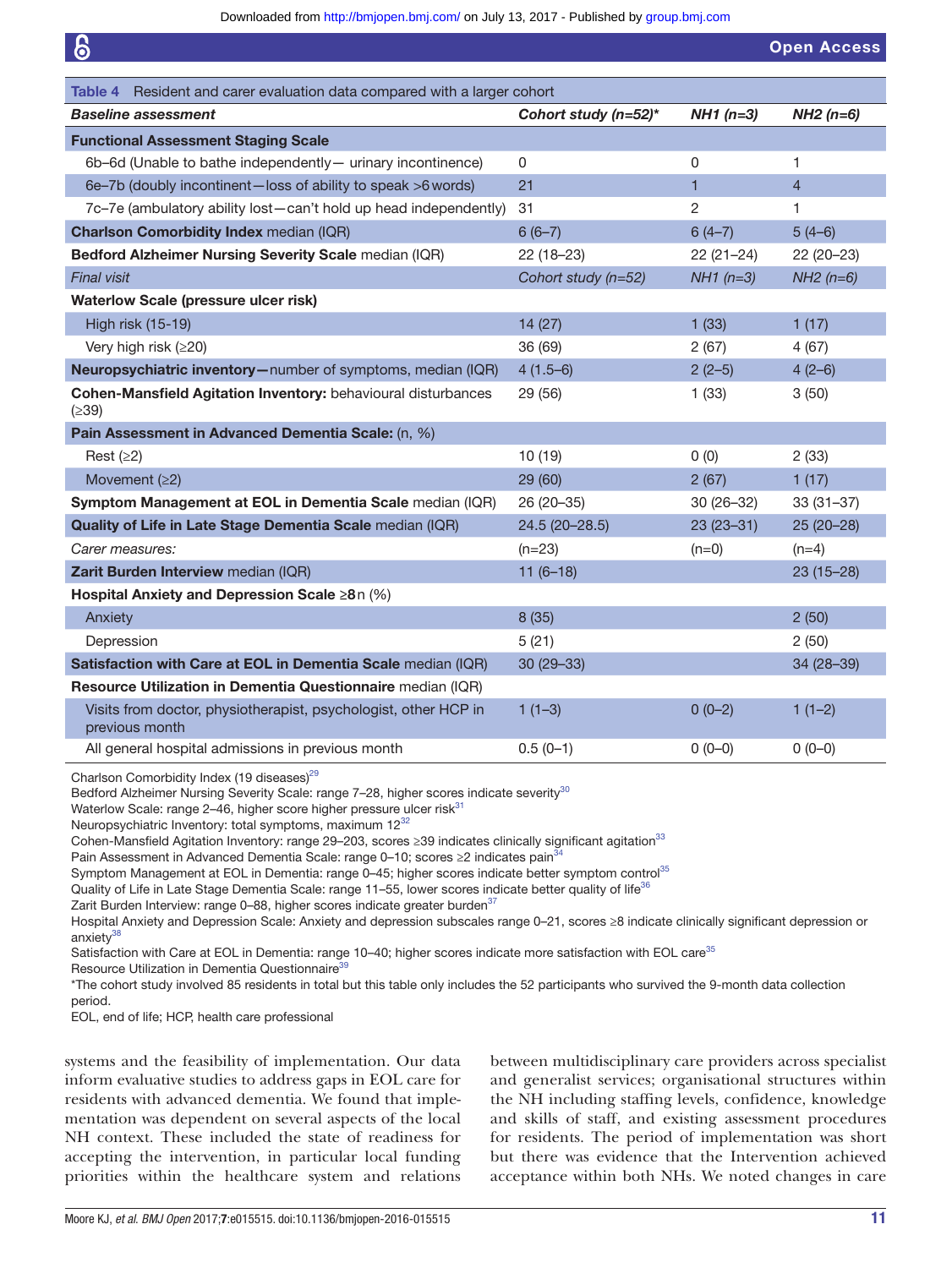processes such as advance care planning, pain management and the introduction of wall-mounted care charts; these were maintained 9months later. Despite limited NH staff availability, three of the four key activities were implemented in both NHs. No wider meetings and fewer training sessions were implemented at NH2 than NH1. The NH context may explain these differences.

We were unable to assess whether changes led to better outcomes for residents or family, but there were no indications of harm to residents. Of concern was that the small number of carers recruited appeared to have poorer mental health when compared with the wider cohort, despite reporting benefits of participation and higher satisfaction with end-of-life care. Possibly distressed carers seeking support were more motivated to participate. Previous studies suggest that EOL discussions can improve carer satisfaction with EOL care.<sup>44</sup> We have analysed practice relating to EOL conversations elsewhere.<sup>28</sup>

#### **Strengths and weaknesses**

This was an exploratory study. While the sample size was small, we did not aim to detect differences or calculate a sample size for future studies. Our work is strengthened by the theory and evidence underpinning the Intervention described in earlier publications.<sup>6 21</sup> 27<sup>7</sup> We took note of contextual factors affecting the five phases of implementation described in the literature on whole systems change in healthcare.<sup>[23](#page-13-22)</sup> Our Intervention provides a framework that may promote EOL care in accordance with EAPC recommendations.<sup>[5](#page-13-2)</sup> The Compassion Intervention supports many of the EAPC's domains including: (2) person-centred care, communication and shared decision making; (3) setting care goals and advance planning; (6) avoiding overly aggressive, burdensome or futile treatment; (7) optimal treatment of symptoms and providing comfort; (8) psychosocial and spiritual support; (9) family care and involvement; and (10) education of the healthcare team.

Our implementation phase was short. There was limited time for the ICL to gain the trust of key stakeholders and family members. The short time frame and the difficulty in scheduling weekly meetings to discuss assessments limited the number of residents who could be assessed and who were therefore eligible for recruitment for collecting individual outcome data. Often the person listed as a proxy decision maker had minimal contact with the resident and felt unable to make decisions on their behalf, prohibiting recruitment of both carers and residents. Using professional consultees enabled involvement of isolated residents.

Recruitment of only four informal carers limits our understanding of the impact of the Intervention on families and this needs exploration in future work. There is evidence from other research $44$  that carers do benefit from attempts to improve care for relatives with dementia who are dying.

Involvement of the ICL in both roll-out and monitoring of the Intervention (KJM) creates potential for bias. This

may be counterbalanced by the depth of understanding achieved which was of importance at this stage of evaluation. We engaged independent researchers in the analysis of interviews (NK, GL) and quantitative data (AG, VV, RZO, ELS) and all coauthors critically reviewed the findings. We have not incorporated an analysis of the ICL diary here, but autoethnographical findings have been published elsewhere. $28$ 

#### **Implications and future research**

Consistent with previous studies, $45$  collecting NH-level data proved challenging and further evaluations should allocate resources for collecting reliable data. The low frequency of deaths, unplanned hospitalisations and out-of-hours calls implies a large number of NHs would be required to give sufficient power to investigate NH-wide outcomes. These measures are not very sophisticated indicators of quality of end-of-life care and individual resident measures may be more useful as they describe symptom burden. The Symptom Management at EOL in Dementi[a35](#page-13-31) and the Satisfaction with Care at EOL in Dementia<sup>35</sup> Scales can assess multiple EOL symptoms and family satisfaction with care.

The criteria for inclusion may appear inappropriate given that none of the recruited residents died during the intervention period. However, three had died in the period between the ICL assessment and the research team trying to recruit the participant. In addition, another participant died a few weeks after the Intervention period ceased. The other deaths in the NHs were among residents who did not all have dementia. Also, there were residents who were eligible for the Intervention but who the ICL had not had time to assess during the Intervention period. Also, our larger cohort study,  $2^1$  using similar eligibility criteria found that only 36% of residents with advanced dementia died during a 9month observation period, reflecting the difficulty in prognosis of EOL in dementia. We advocate a proactive approach to addressing advance care planning and actively managing symptoms of pain and discomfort for all NH residents, with the need for particular attention to the unique needs of residents with advanced dementia and limited capacity to verbally communicate their needs.

We have information regarding the costs, time and skills required to engage an ICL. We also highlight the benefits of an ICL who was external to the NH to drive practice change and to provide independent support for family carers.<sup>46</sup> For localities with good external multidisciplinary support for NHs, the Intervention might be implemented by employing a full-time ICL working across two to three NHs. However, for contexts such as NH2, external support from a range of disciplinary areas (not costed in this study) would require greater investment from commissioners. The extent to which the context of NH1 or NH2 reflects the typical level of support for UK NHs is unknown.

Further investigation of the Intervention could examine how the ICL role might be integrated into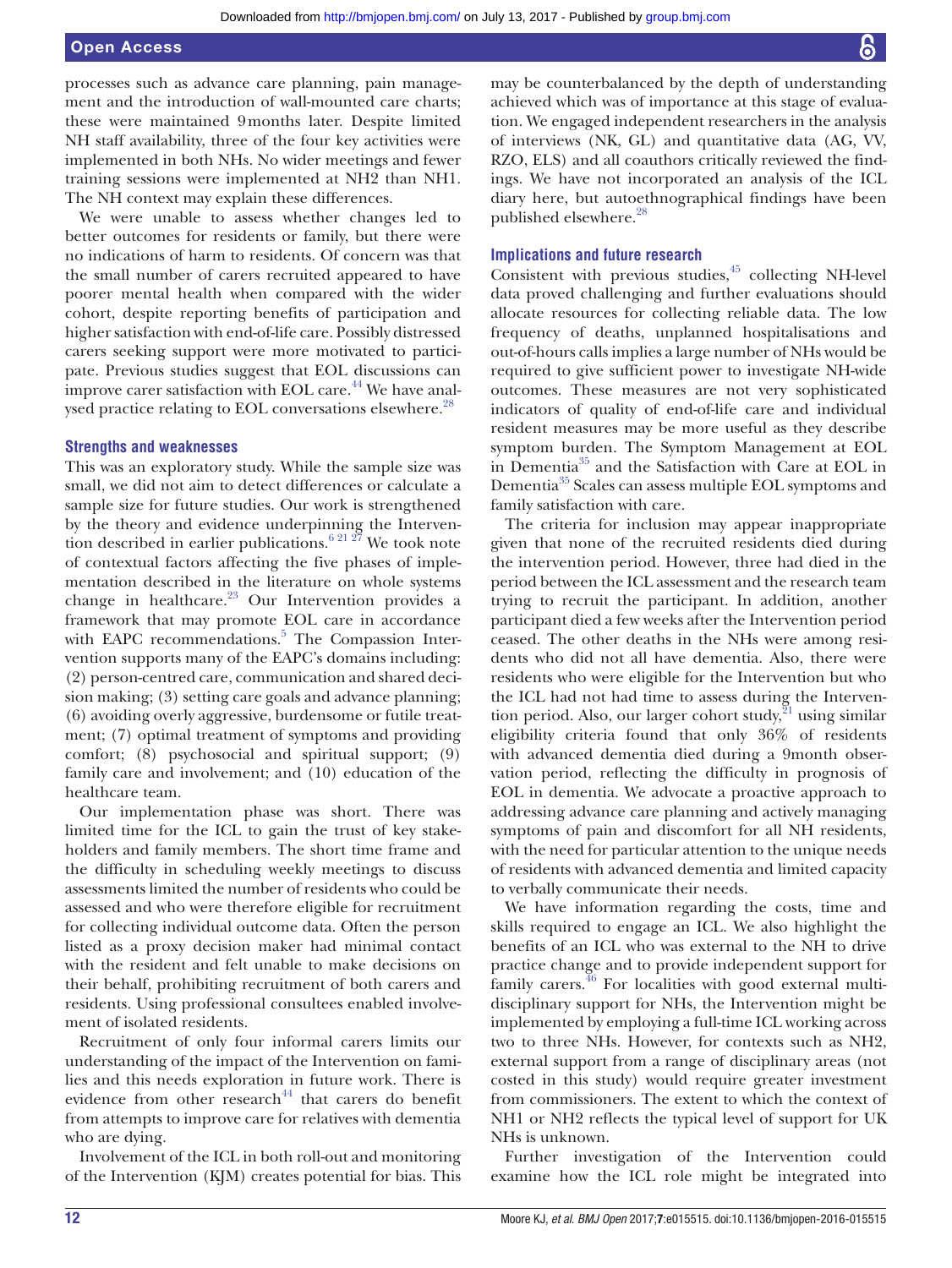usual practice, perhaps upskilling an existing NH staff member, harnessing the expertise of a member of the wider multidisciplinary team or through palliative care services provided within the charitable sector such as outreach from a hospice. The benefits of external facilitation from programmes such as the Gold Standards Framework have been demonstrated for supporting end-of-life care in NHs.<sup>47</sup> The ICL may be challenged by working across a large number of NHs and flexibility is needed to allow enough time within each NH for the ICL to integrate and be effective. Further work is required to determine whether the ICL role would need to remain at the same level of intensity and for how long. There is the need for someone with the skills to discuss end of life with family carers and to provide staff training, given the high turnover of direct care staff in NHs.<sup>[48](#page-14-5)</sup> During family group sessions it was evident that carers had a poor understanding of dementia and wanted to learn about all aspects of dementia, not only about EOL. Staff in the facility lacked confidence in providing information to families and would require a considerable amount of development in EOL dementia care before a role of an ICL became redundant.

Our ICL had a social care background but individuals with a different disciplinary background, such as a palliative care nurse or dementia-specific Admiral Nurse, may have brought different skills to the role and focused on different goals and care issues. A key benefit of Compassion appeared to be the ICL offering a more holistic approach which went beyond physical and medical care needs. Professional development and clinical support for the ICL role was crucial.

Further work also needs to examine the applicability of the model to long-term care settings where nursing care is not available. We focused on NHs in this study as residents fitting the criteria for advanced dementia would most likely require NH-level of care. In this study we did not involve healthcare assistants in core or wider meetings although their input was sought during assessments and they received training to improve EOL knowledge.<sup>49</sup> The benefit of involving them in the core and wider meetings requires further investigation.

Our work did not lead to substantial changes to the Compassion Intervention manual. The assessment template we developed aimed to be holistic covering a broad range of issues including the person's physical, social, psychological and spiritual needs. Although observational assessments may have identified environmental factors that impacted on the resident's well-being, these were not explicitly included in the assessment but could be important to include.<sup>50</sup> Further testing of the Intervention may lead to further refinement of the assessment and identify new elements over time. In addition, the assessment required some duplication of existing assessments undertaken in each NH. To address this issue we have added a checklist to prompt NHs to examine existing assessment domains rather than requiring another assessment template. Prior to working with this Intervention,

NHs should consider the feasibility of weekly core meetings and how to incorporate assessments into existing processes.

The Compassion Intervention was underpinned by organisational change theory.<sup>23</sup> There have been few EOL intervention studies developed in NHs in advanced dementia, but none that have used an external role such as an ICL to facilitate practice change. External facilitators of the education-focused GSFCH reported concerns about their lack of time to enable adequate support. $51$ The level of facilitation in the Compassion Intervention was higher than the 'high facilitation' reported in the GSFCH programme, and training on its own is unlikely to change resistant norms and practices. $20$  The study using the most similar approach but has not been completed at the date of this paper may provide useful insights into the benefits of family case conferencing in the NH setting<sup>[17](#page-13-14)</sup> with implementation of a similar role as ICL but from a nurse within the NH. This will provide a useful comparison for the importance of an internal or external ICL.

Our implementation was flexible in responding to the unique needs of the different NH contexts and the holistic assessments undertaken by the ICL were crucial in providing insights to NH staff about gaps in existing care provision. The ICL implemented a relationship-centred approach which aimed to provide information and practical and emotional support to NH staff, family and residents.<sup>52</sup> However, other approaches to implementing practice change are also worth considering. For example, action research used in the NH setting has been useful in transforming task-driven approaches to approaches that engage staff more meaningfully with care processes to enable practice improvements.<sup>53</sup>

#### **Conclusion**

Implementation of the Compassion Intervention was feasible to differing degrees across two sites, dependent on context. The role of the ICL appeared the key factor for supporting practice change in this exploratory study. Our data inform future testing to identify the Intervention's effectiveness in improving end-of-life care in advanced dementia.

#### Twitter @MCPCRD

Acknowledgements The authors thank other members of the Compassion research team, past and present, for their support in completing this research, particularly Sharon Scott and Steve Morris for their earlier contributions in developing the Compassion programme, and Margaret Elliott for her work on developing the Compassion Intervention manual, providing clinical support to the ICL, and undertaking qualitative interviews. The authors also thank Ritchard Ledgerd and Dr Karen Harrison-Dening for providing clinical support to the ICL outside the research team, Professor Martin Marshall for advice on implementation theory, and Marie Curie for funding and supporting the programme, the two care homes that completed the Intervention and the health care professionals (HCP), residents and carers who participated in this study.

Contributors All authors made substantial contribution to the conception or design of the work or the acquisition, analysis, or interpretation of data for the work. All authors were involved in drafting the work or critically revising it, approving the final version to be published and agree to be accountable for the work.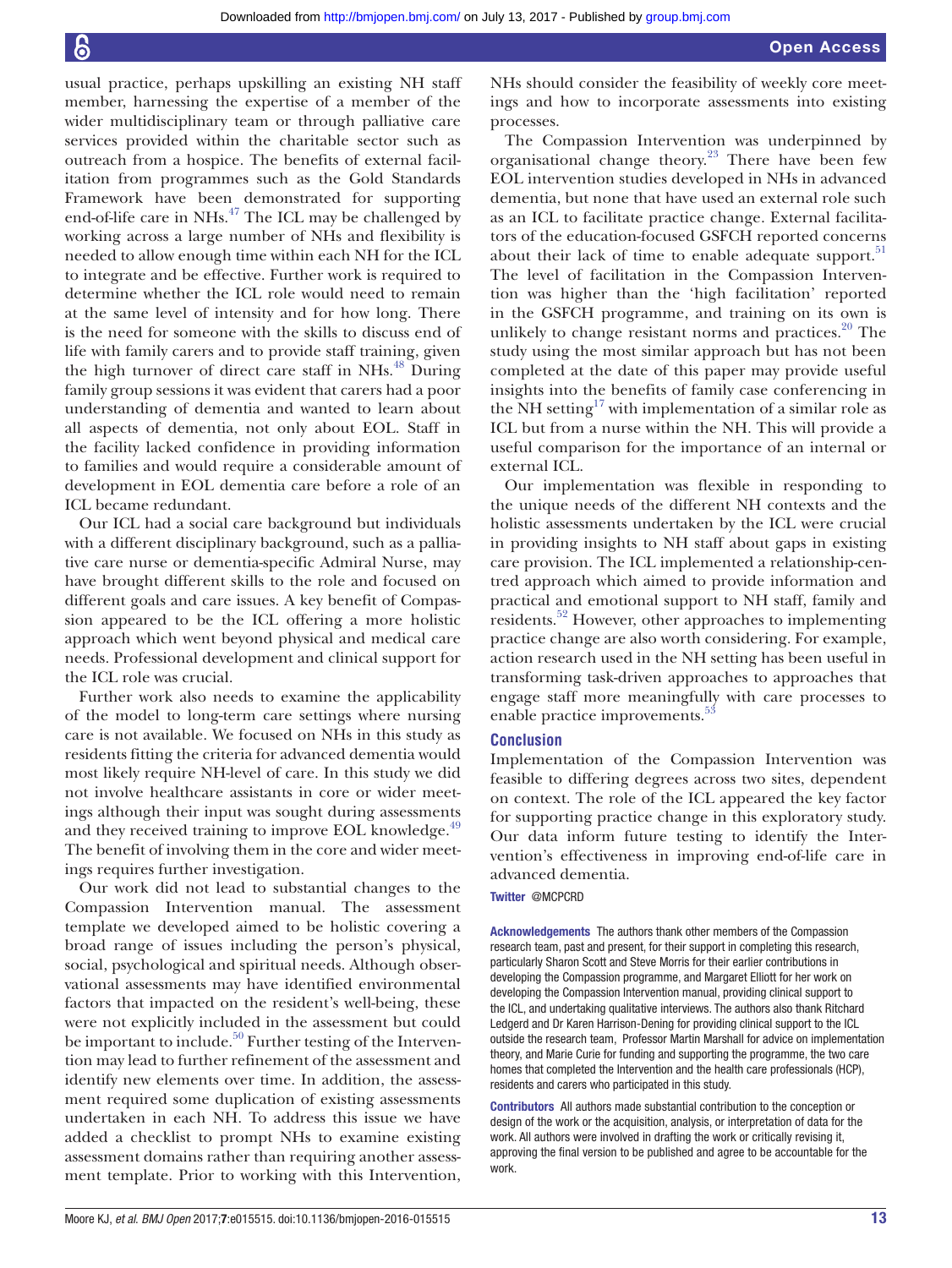#### Open Access

Funding This work was supported by Marie Curie Cancer Care (now Marie Curie), (grant number: MCCC-FPR-11-U) through a process administered in partnership with Cancer Research UK.

Competing interests Authors had no competing interests

Patient consent Detail has been removed from this case description/these case descriptions to ensure anonymity. The editors and reviewers have seen the detailed information available and are satisfied that the information backs up the case the authors are making.

Ethics approval Ethical approval for roll-out of Compassion and data collection was granted by the National Research Ethics Service, London—Camden and Islington Research Ethics Committee (Reference 14/LO/0370) and for assessment of maintenance and sustainability by UCL Research Ethics Committee (ID 3618/001).

Provenance and peer review Not commissioned; externally peer reviewed.

Data sharing statement All process data is included in the paper. We do not have ethical permission to disseminate interview transcripts.

Open Access This is an Open Access article distributed in accordance with the terms of the Creative Commons Attribution (CC BY 4.0) license, which permits others to distribute, remix, adapt and build upon this work, for commercial use, provided the original work is properly cited. See: [http://creativecommons.org/](http://creativecommons.org/licenses/by/4.0/) [licenses/by/4.0/](http://creativecommons.org/licenses/by/4.0/)

© Article author(s) (or their employer(s) unless otherwise stated in the text of the article) 2017. All rights reserved. No commercial use is permitted unless otherwise expressly granted.

#### **References**

- <span id="page-13-0"></span>1. World Health Organization. The top 10 causes of death. *Fact sheet N* 2014;310.
- <span id="page-13-1"></span>2. Houttekier D, Cohen J, Bilsen J, *et al*. Place of death of older persons with dementia. A study in five European countries. *[J Am](http://dx.doi.org/10.1111/j.1532-5415.2010.02771.x)  [Geriatr Soc](http://dx.doi.org/10.1111/j.1532-5415.2010.02771.x)* 2010;58:751–6.
- 3. Reyniers T, Deliens L, Pasman HR, *et al*. International variation in place of death of older people who died from dementia in 14 European and non-European countries. *[J Am Med Dir Assoc](http://dx.doi.org/10.1016/j.jamda.2014.11.003)* 2015;16:165–71.
- 4. Sleeman KE, Ho YK, Verne J, *et al*. Reversal of english trend towards hospital death in dementia: a population-based study of place of death and associated individual and regional factors, 2001-2010. *[BMC Neurol](http://dx.doi.org/10.1186/1471-2377-14-59)* 2014;14:59.
- <span id="page-13-2"></span>5. van der Steen JT, Radbruch L, Hertogh CM, *et al*. White paper defining optimal palliative care in older people with dementia: a Delphi study and recommendations from the European Association for Palliative Care. *[Palliat Med](http://dx.doi.org/10.1177/0269216313493685)* 2014;28:197–209.
- <span id="page-13-3"></span>6. Jones L, Candy B, Davis S, *et al*. Development of a model for integrated care at the end of life in advanced dementia: a whole systems UK-wide approach. *[Palliat Med](http://dx.doi.org/10.1177/0269216315605447)* 2016;30:279–95.
- <span id="page-13-4"></span>7. Monitor. Guidance: delivering better integrated care. secondary guidance: delivering better integrated care. 2014  [https://www.gov.](https://www.gov.uk/guidance/enabling-integrated-care-in-the-nhs) [uk/guidance/enabling-integrated-care-in-the-nhs](https://www.gov.uk/guidance/enabling-integrated-care-in-the-nhs).
- <span id="page-13-5"></span>8. Kupeli N, Leavey G, Harrington J, *et al*. What are the barriers to care integration for those at the advanced stages of dementia living in care homes in the UK? Health care professional perspective. *[Dementia](http://dx.doi.org/10.1177/1471301216636302)* 2016.
- <span id="page-13-6"></span>9. Mitchell SL, Teno JM, Kiely DK, *et al*. The clinical course of advanced dementia. *[N Engl J Med](http://dx.doi.org/10.1056/NEJMoa0902234)* 2009;361:1529–38.
- <span id="page-13-7"></span>10. Smith P, Sherlaw-Johnson C, Ariti C, *et al*. *Focus on: hospital admissions from care homes: Nuffield Trust and Health Foundation*, 2015.
- <span id="page-13-8"></span>11. Mitchell SL, Miller SC, Teno JM, *et al*. Prediction of 6-month survival of nursing home residents with advanced dementia using ADEPT vs hospice eligibility guidelines. *[JAMA](http://dx.doi.org/10.1001/jama.2010.1572)* 2010;304:1929–35.
- <span id="page-13-9"></span>12. Goodman C, Evans C, Wilcock J, *et al*. End of life care for community dwelling older people with dementia: an integrated review. *[Int J](http://dx.doi.org/10.1002/gps.2343)  [Geriatr Psychiatry](http://dx.doi.org/10.1002/gps.2343)* 2010;25:329–37.
- <span id="page-13-10"></span>13. van der Steen JT, Goodman C. What research we no longer need in neurodegenerative disease at the end of life: the case of research in dementia. *[Palliat Med](http://dx.doi.org/10.1177/0269216315569998)* 2015;29:189–92.
- <span id="page-13-11"></span>14. Craig P, Dieppe P, Macintyre S, *et al*. Developing and evaluating complex interventions: new guidance. secondary developing and evaluating complex interventions: new guidance. *BMJ* 2008 [https://](https://www.mrc.ac.uk/documents/pdf/complex-interventions-guidance/) [www.mrc.ac.uk/documents/pdf/complex-interventions-guidance/.](https://www.mrc.ac.uk/documents/pdf/complex-interventions-guidance/)
- <span id="page-13-12"></span>15. Ferlie EB, Shortell SM. Improving the quality of health care in the United Kingdom and the United States: a framework for change. *[Milbank Q](http://dx.doi.org/10.1111/1468-0009.00206)* 2001;79:281–315.
- <span id="page-13-13"></span>16. Kovach CR, Wilson SA, Noonan PE, Kovach SA, Wilson PE. The effects of hospice interventions on behaviors, discomfort, and physical complications of end stage dementia nursing home residents. *[Am J Alzheimers Dis Other Demen](http://dx.doi.org/10.1177/153331759601100402)* 1996;11:7–15.
- <span id="page-13-14"></span>17. Agar M, Beattie E, Luckett T, *et al*. Pragmatic cluster randomised controlled trial of facilitated family case conferencing compared with usual care for improving end of life care and outcomes in nursing home residents with advanced dementia and their families: the IDEAL study protocol. *[BMC Palliat Care](http://dx.doi.org/10.1186/s12904-015-0061-8)* 2015;14:63.
- <span id="page-13-15"></span>18. Kinley J, Stone L, Dewey M, *et al*. The effect of using high facilitation when implementing the Gold Standards Framework in Care Homes programme: a cluster randomised controlled trial. *[Palliat Med](http://dx.doi.org/10.1177/0269216314539785)* 2014;28:1099–109.
- 19. Mayrhofer A, Goodman C, Smeeton N, *et al*. The feasibility of a trainthe-trainer approach to end of life care training in care homes: an evaluation. *[BMC Palliat Care](http://dx.doi.org/10.1186/s12904-016-0081-z)* 2016;15:11.
- <span id="page-13-16"></span>20. Johnson M, Attree M, Jones I, *et al*. Diagnosis, prognosis and awareness of dying in nursing homes: towards the Gold Standard? *[Int J Older People Nurs](http://dx.doi.org/10.1111/opn.12024)* 2014;9:95–105.
- <span id="page-13-17"></span>21. Jones L, Harrington J, Scott S, *et al*. CoMPASs: IOn programme (Care Of Memory Problems in Advanced Stages of dementia: Improving Our Knowledge): protocol for a mixed methods study. *[BMJ Open](http://dx.doi.org/10.1136/bmjopen-2012-002265)* 2012;2:e002265.
- <span id="page-13-18"></span>22. Fitch K, Bernstein S, Aguilar M, *et al*. *The RAND/UCLA Appropriateness Method user's Manual Santa Monica: RAND*, 2001.
- <span id="page-13-22"></span>23. Grol RP, Bosch MC, Hulscher ME, *et al*. Planning and studying improvement in patient care: the use of theoretical perspectives. *[Milbank Q](http://dx.doi.org/10.1111/j.1468-0009.2007.00478.x)* 2007;85:93–138.
- <span id="page-13-19"></span>24. Sonola L, Thiel V, Goodwin N, *et al*.  *Oxleas advanced dementia service: Supporting carers and building resilience*: The Kings Fund, 2013.
- <span id="page-13-20"></span>25. Reisberg B, staging F. Reisberg B. Functional assessment staging (FAST). *Psychopharmacology bulletin* 1988;24:653–9.
- <span id="page-13-21"></span>26. Chambers DA, Glasgow RE, Stange KC. The dynamic sustainability framework: addressing the paradox of sustainment amid ongoing change. *[Implement Sci](http://dx.doi.org/10.1186/1748-5908-8-117)* 2013;8:117.
- <span id="page-13-23"></span>27. Elliott M, Harrington J, Moore K, *et al*. A protocol for an exploratory phase I mixed-methods study of enhanced integrated care for care home residents with advanced dementia: the Compassion intervention. *[BMJ Open](http://dx.doi.org/10.1136/bmjopen-2014-005661)* 2014;4:e005661.
- <span id="page-13-24"></span>28. Saini G, Sampson EL, Davis S, *et al*. An ethnographic study of strategies to support discussions with family members on end-oflife care for people with advanced dementia in nursing homes. *[BMC](http://dx.doi.org/10.1186/s12904-016-0127-2)  [Palliat Care](http://dx.doi.org/10.1186/s12904-016-0127-2)* 2016;15:55.
- <span id="page-13-25"></span>29. Charlson ME, Pompei P, Ales KL, *et al*. A new method of classifying prognostic comorbidity in longitudinal studies: development and validation. *[J Chronic Dis](http://dx.doi.org/10.1016/0021-9681(87)90171-8)* 1987;40:373–83.
- <span id="page-13-26"></span>30. Volicer L, Hurley AC, Lathi DC, *et al*. Measurement of severity in advanced Alzheimer's disease. *[J Gerontol](http://dx.doi.org/10.1093/geronj/49.5.M223)* 1994;49:M223–M226.
- <span id="page-13-27"></span>31. Waterlow J. Pressure sores: a risk assessment card. *Nurs Times* 1985;81:49–55.
- <span id="page-13-28"></span>32. Cummings JL, Mega M, Gray K, *et al*. The Neuropsychiatric Inventory: comprehensive assessment of psychopathology in dementia. *[Neurology](http://dx.doi.org/10.1212/WNL.44.12.2308)* 1994;44:2308–14.
- <span id="page-13-29"></span>33. Cohen-Mansfield J, Marx MS, Rosenthal AS. A description of agitation in a nursing home. *[J Gerontol](http://dx.doi.org/10.1093/geronj/44.3.M77)* 1989;44:M77–M84.
- <span id="page-13-30"></span>34. Warden V, Hurley AC, Volicer L. Development and psychometric evaluation of the Pain Assessment in Advanced Dementia (PAINAD) scale. *[J Am Med Dir Assoc](http://dx.doi.org/10.1097/01.JAM.0000043422.31640.F7)* 2003;4:9–15.
- <span id="page-13-31"></span>35. Kiely DK, Volicer L, Teno J, *et al*. The validity and reliability of scales for the evaluation of end-of-life care in advanced dementia. *[Alzheimer Dis Assoc Disord](http://dx.doi.org/10.1097/00002093-200607000-00009)* 2006;20:176–81.
- <span id="page-13-32"></span>36. Weiner MF, Martin-Cook K, Svetlik DA, *et al*. The quality of life in late-stage dementia (QUALID) scale. *J Am Med Dir Assoc* 2000;1:114–6.
- <span id="page-13-33"></span>37. Zarit SH, Reever KE, Bach-Peterson J. Relatives of the impaired elderly: correlates of feelings of burden. *[Gerontologist](http://dx.doi.org/10.1093/geront/20.6.649)* 1980;20:649–55.
- <span id="page-13-34"></span>38. Zigmond AS, Snaith RP. The hospital anxiety and depression scale. *[Acta Psychiatr Scand](http://dx.doi.org/10.1111/j.1600-0447.1983.tb09716.x)* 1983;67:361–70.
- <span id="page-13-35"></span>39. Wimo A, Winblad B. Resource utilization in Dementia: rud Lite. *Brain Aging* 2003;3:48–59.
- <span id="page-13-36"></span>40. Gale NK, Heath G, Cameron E, *et al*. Using the framework method for the analysis of qualitative data in multi-disciplinary health research. *[BMC Med Res Methodol](http://dx.doi.org/10.1186/1471-2288-13-117)* 2013;13:117–17.
- <span id="page-13-37"></span>41. Department for Communities and Local Government. English Indices of Deprivation 2015. *Open Government License* 2015.
- <span id="page-13-38"></span>42. NHS Barnet Clinical Commissioning Group. Annual Report and Accounts 2014/15: working with local people to develop seamless. *accessible care for a healthier Barnet* 2015.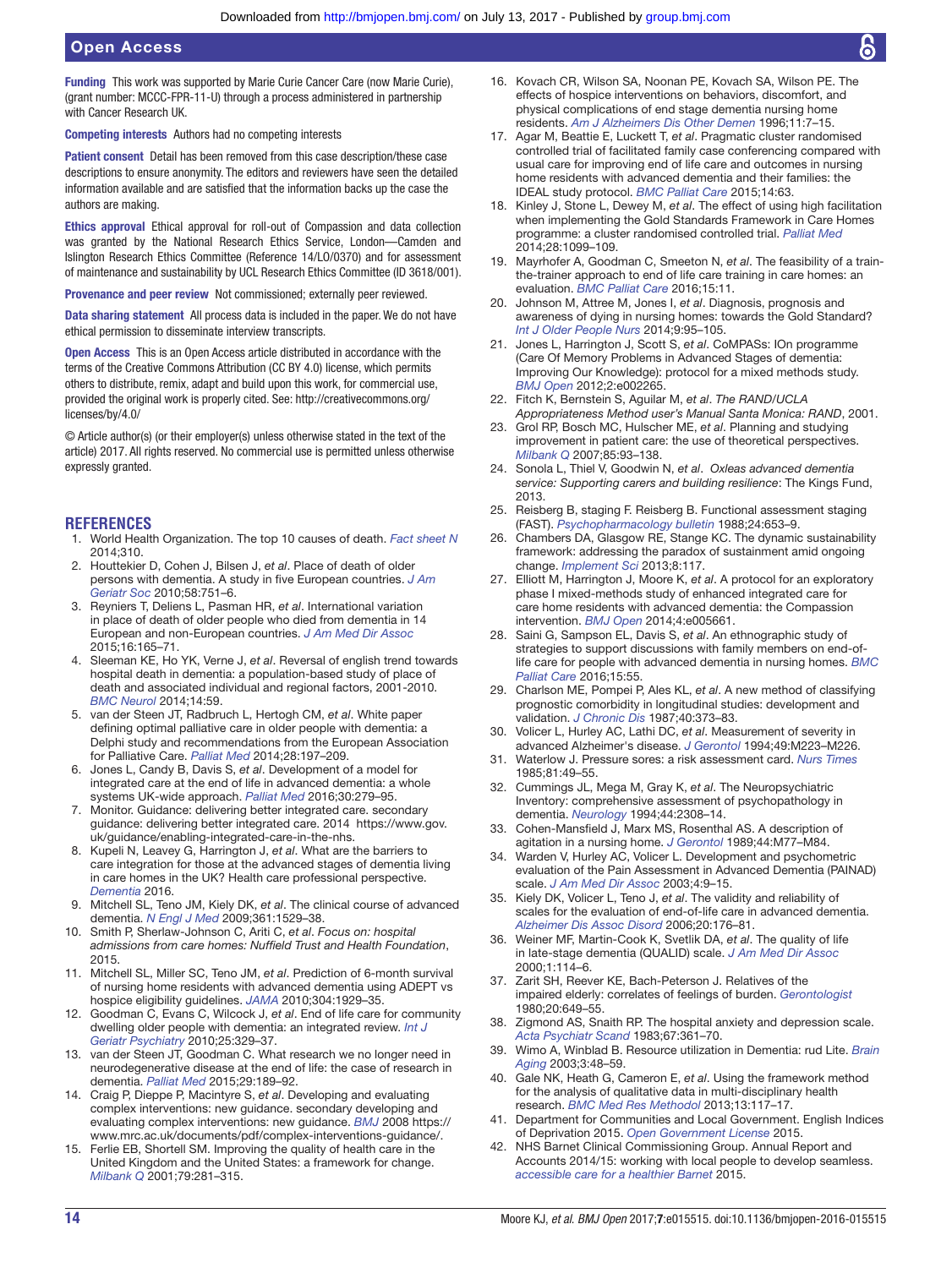## န

- 43. NHS Camden Clinical Commissioning Group. *Final Annual Report and Outcomes: working with the people of Camden to achieve the Best health for all*, 2014/152015.
- <span id="page-14-1"></span>44. Engel SE, Kiely DK, Mitchell SL. Satisfaction with end-of-life care for nursing home residents with advanced dementia. *[J Am Geriatr Soc](http://dx.doi.org/10.1111/j.1532-5415.2006.00900.x)* 2006;54:1567–72.
- <span id="page-14-2"></span>45. Schnelle JF, Bates-Jensen BM, Chu L, *et al*. Accuracy of nursing home medical record information about care-process delivery: implications for staff management and improvement. *[J Am Geriatr](http://dx.doi.org/10.1111/j.1532-5415.2004.52372.x)  [Soc](http://dx.doi.org/10.1111/j.1532-5415.2004.52372.x)* 2004;52:1378–83.
- <span id="page-14-3"></span>46. Cheek J, Gilbert A, Ballantyne A, *et al*. Factors influencing the implementation of quality use of medicines in residential aged care. *[Drugs Aging](http://dx.doi.org/10.2165/00002512-200421120-00005)* 2004;21:813–24.
- <span id="page-14-4"></span>47. Seymour JE, Kumar A, Froggatt K. Do nursing homes for older people have the support they need to provide end-of-life care? A mixed methods enquiry in England. *[Palliat Med](http://dx.doi.org/10.1177/0269216310387964)* 2011;25:125–38.
- <span id="page-14-5"></span>48. Care Quality Commission. *The state of Health Care and Adult Social Care in England: 2013/14: Williams Lea Group on behalf of the controller of her Majesty's Stationery Office*, 2014.
- <span id="page-14-6"></span>49. Parks SM, Haines C, Foreman D, *et al*. Evaluation of an educational program for long-term care nursing assistants. *[J Am Med Dir Assoc](http://dx.doi.org/10.1016/j.jamda.2004.12.001)* 2005;6:61–5.
- <span id="page-14-7"></span>50. Chaudhury H, Hung L, Badger M. The role of physical environment in supporting person-centered dining in long-term care: a review of the literature. *[Am J Alzheimers Dis Other Demen](http://dx.doi.org/10.1177/1533317513488923)* 2013;28:491–500.
- <span id="page-14-8"></span>51. Clifford C, Badger F, Plumridge G, *et al*. Using the Gold Standards Framework in Care Homes: an evaluation of the phase 2 programme. 2007 [http://www.endoflifecare-intelligence.org.uk/view?rid=96.](http://www.endoflifecare-intelligence.org.uk/view?rid=96)
- <span id="page-14-9"></span>52. Nolan MR, Davies S, Brown J, *et al*. Beyond person-centred care: a new vision for gerontological nursing. *[J Clin Nurs](http://dx.doi.org/10.1111/j.1365-2702.2004.00926.x)* 2004;13:45–53.
- <span id="page-14-10"></span>53. Lea E, Andrews S, Hill K, *et al*. Beyond the 'tick and flick': facilitating best practice falls prevention through an action research approach. *[J](http://dx.doi.org/10.1111/j.1365-2702.2012.04121.x)  [Clin Nurs](http://dx.doi.org/10.1111/j.1365-2702.2012.04121.x)* 2012;21(1896–905.
- <span id="page-14-0"></span>54. Skills for Care, Skills for Health, National End of Life Care Programme. Developing end of life care practice: a guide to workforce development to support social care and health workers to apply the common core principles and competencies for end of life care. 2012 [http://www.skillsforcare.org.uk/Documents/Topics/End](http://www.skillsforcare.org.uk/Documents/Topics/End-of-life-care/A-guide-to-workforce-development-for-end-of-life-care.pdf)[of-life-care/A-guide-to-workforce-development-for-end-of-life-care.](http://www.skillsforcare.org.uk/Documents/Topics/End-of-life-care/A-guide-to-workforce-development-for-end-of-life-care.pdf) [pdf.](http://www.skillsforcare.org.uk/Documents/Topics/End-of-life-care/A-guide-to-workforce-development-for-end-of-life-care.pdf)